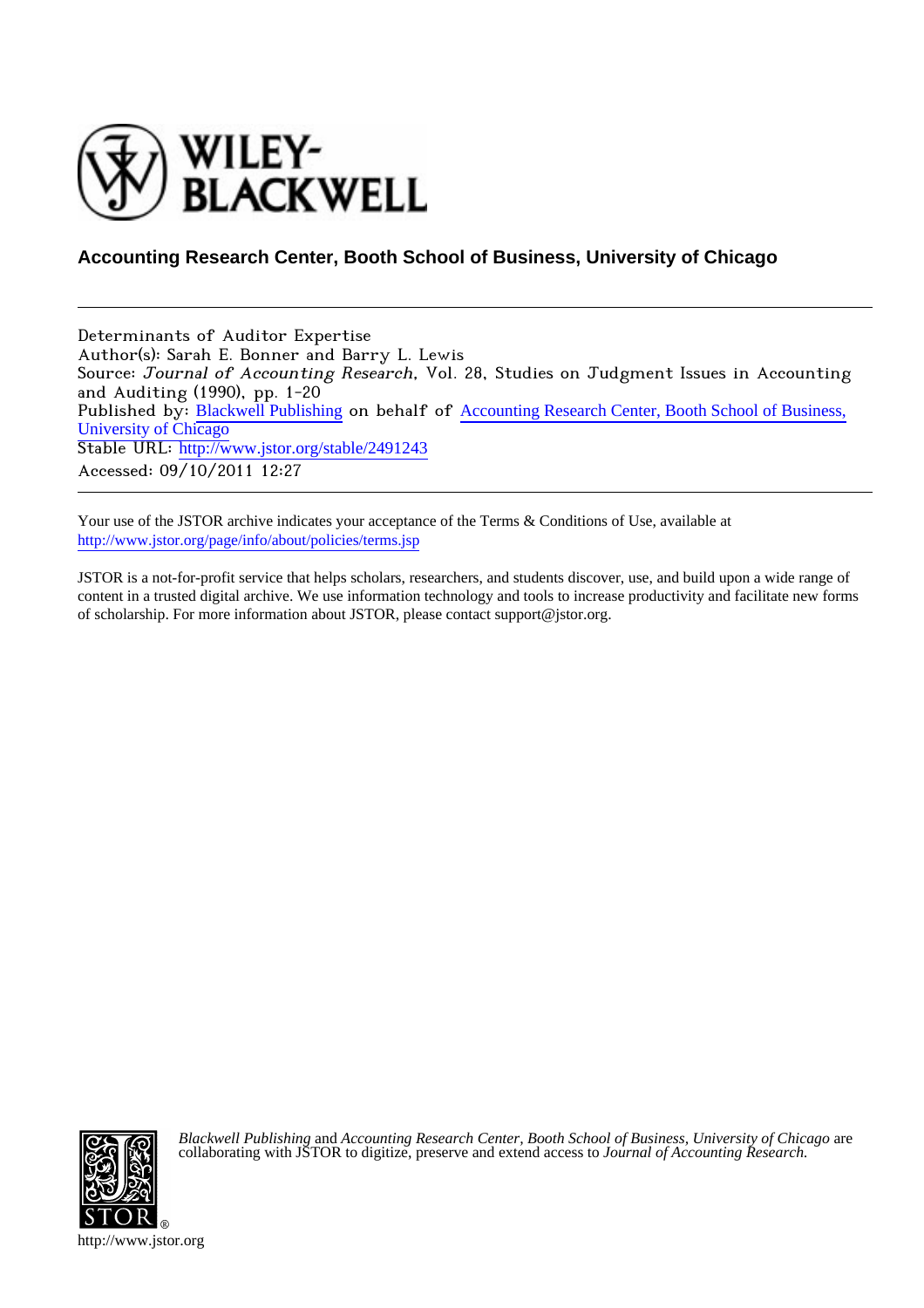# **Determinants of Auditor Expertise**

**SARAH E. BONNER AND BARRY L. LEWIS\*** 

# **1. Introduction**

**In this study, we explore a view of expertise in which specific experiences and training create knowledge, and knowledge is combined with innate ability to perform specific audit tasks. Specifically, we test the extent to which we can explain cross-sectional variation in auditors' performance in several audit tasks using various types of knowledge and ability measures that have been identified in the psychology literature as important determinants of auditor expertise. We compare these results to the explanatory power of a simple measure of general audit experience. Our results indicate that, although more experienced auditors outperform less experienced auditors on average (and given our performance criteria), knowledge and innate ability provide a better explanation of variation in performance.** 

**Part of the motivation for this paper is to distinguish between general experience and expertise in the performance of information-processing tasks. Early studies of human information processing in accounting examined the effect of experience on performance in audit tasks (see, for example, Ashton and Brown [1980], Hamilton and Wright [1982], and Messier [1983]). Implicit in this research is the notion that ". . . a primary determinant of improved expertise ... is experience" (Hamilton and Wright [1982, p. 757]). The reasoning behind this notion is that knowledge can be gained through experience and many audit tasks are knowl-** 

**<sup>\*</sup> University of Colorado at Boulder. We appreciate comments from Jon Davis, Robert Libby, Bill Kinney, Pat O'Brien, and participants in workshops at the University of Colorado at Boulder, the University of Texas at Austin, and the University of Pittsburgh. We would also like to acknowledge the cooperation and financial support of KPMG Peat Marwick. We are grateful for the assistance of Jan Donadio, S. Mark Young, Jenny Gaver, and Ken Gaver.**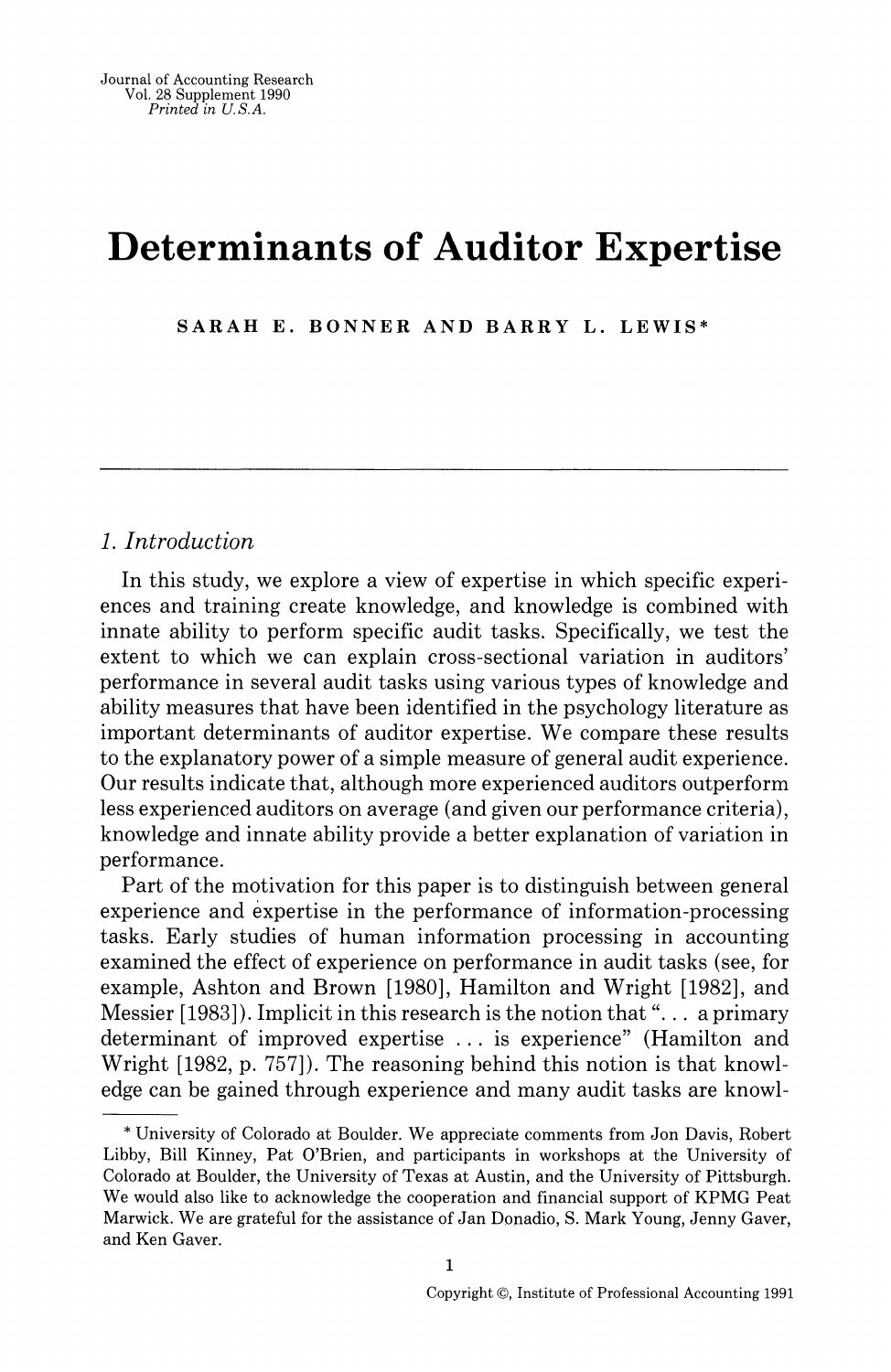**edge-intensive, so that knowledge and performance should be linked. This idea was carried forward in later studies of auditor expertise in which subjects were classified as experts or novices on the basis of levels of general audit experience (see, for example, Frederick and Libby [1986], Butt [1988], and Marchant [1987]).** 

**Although using experience to measure expertise has intuitive appeal, if we define expertise as task-specific superior performance (as suggested by Shanteau [1988], Wright [1988], Ashton [1989], and Davis and Solomon [1989]), there are also limitations to this approach. First, the evidence concerning the empirical relation between experience and performance is mixed. This is not surprising given that the theoretical link is equivocal, at best. For example, auditors with the same level of general audit experience are likely to have different specific experiences and training through which they acquire different knowledge (Libby [1989]); in addition, they may have different innate abilities which affect learning and performance in certain tasks. Second, using experience to indicate expertise allows no conceptual basis for differentiating among auditors with the same level of experience, although it is likely, for example, that some audit managers may be more expert than others at specific audit tasks.** 

**Based on the results of this study, we suggest that researchers pay more attention to the criteria used to designate subjects as experts, either directly by the use of objective performance measures or indirectly by the use of well-specified measures of knowledge and ability.** 

**In section 2 we review the expertise literature in accounting and other related areas and consider both the use of experience as an indicator of expertise and the relation of knowledge/ability to expertise. This review leads us to view auditor expertise in terms of the kinds of knowledge and ability required to perform well in specific audit tasks. The review is followed by a discussion of our research approach, the results of the study, and a discussion of the implications of our research.** 

# **2. Literature Review**

#### **2.1 EXPERIENCE AS A MEASURE OF EXPERTISE**

**Most studies of expertise have divided subjects into groups of experts and novices on the basis of years of experience or tenure-based titles (e.g., Murphy and Winkler [1977], in meteorology; Chi, Glaser, and Rees [1982], in physics; Oskamp [1965], in clinical psychology; Hamilton and Wright [1982], Messier [1983], and Frederick and Libby [1986], in auditing). Once subject groups were determined, these studies tested hypotheses about expertise-related differences in areas such as knowledge structures, performance, and problem-solving strategies. In only a few areas, such as chess and bridge, have performance-based measures been used to delineate subject groups, e.g., titles based on game-playing success (Chase and Simon [1973] and Charness [1979]).**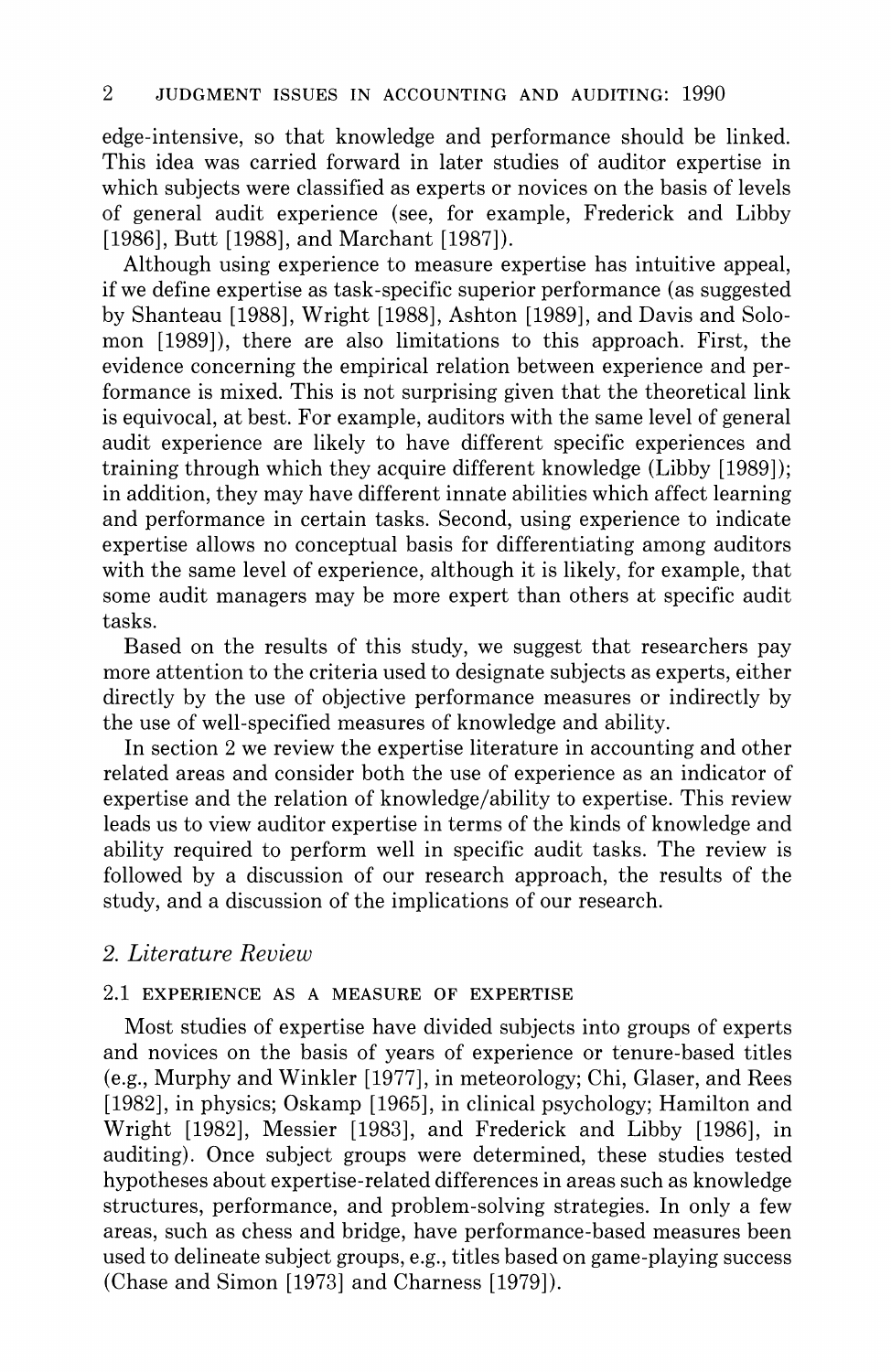**Some of these studies indicate better average performance by experienced individuals but contain anomalies in the individual performance data. For example, in Murphy and Winkler [1977] the most accurate meteorologist had the least experience. Further, some studies indicate no difference in performance or differences in the wrong direction for experienced versus inexperienced individuals. Oskamp [1965] found no differences among psychologists, graduate students, and undergraduate students in accuracy of clinical diagnosis; Stael von Holstein [1971] found that research assistants were more accurate at temperature and precipitation predictions than practicing meteorologists with much more experience.** 

**In accounting, Ashton and Brown [1980] and others found no differences between experienced and inexperienced auditors in consensus on internal control evaluation. Hamilton and Wright [1982] found a negative correlation between years of experience and consensus on internal control evaluation. Ashton [1989] found that months of general audit experience are not correlated with how accurately auditors judge the frequency of specific financial statement errors. These results may be due in part to the nature of the task and whether the knowledge required to perform these tasks is gained early in auditors' careers and decays over time (Bonner [1990]).** 

**Results from both accounting and other fields imply that general experience is an incomplete measure of task-specific expertise. In accounting, in particular, different audit tasks require varying types of knowledge. Thus, researchers should specify the knowledge needed to complete tasks and not assume that all persons at a given level of experience equally possess task-specific knowledge.** 

# **2.2 THE ROLES OF KNOWLEDGE AND ABILITY IN EXPERT PERFORMANCE**

**Research in psychology has addressed the importance of various types of knowledge and ability for expertise. The following discussion focuses on three types of knowledge and one type of ability and suggests that not all types of knowledge are acquired equally by persons with a given amount of experience.** 

**Extensive research has focused on expertise-related differences in general domain knowledge, that knowledge gained by most persons in a domain through instruction and experience. Chase and Simon [1973] found that chess masters have more general domain knowledge (knowledge of patterns of chess pieces) than novice players. Similar results have been found with Go players (Reitman [1976]) and bridge players (Engle and Bukstel [1978] and Charness [1979]). Chi et al. [1982] found that expert physicists have more knowledge of physics principles which allows them to be more accurate at solving physics problems. As Einhorn [1974] noted, general domain knowledge is necessary for expert performance.**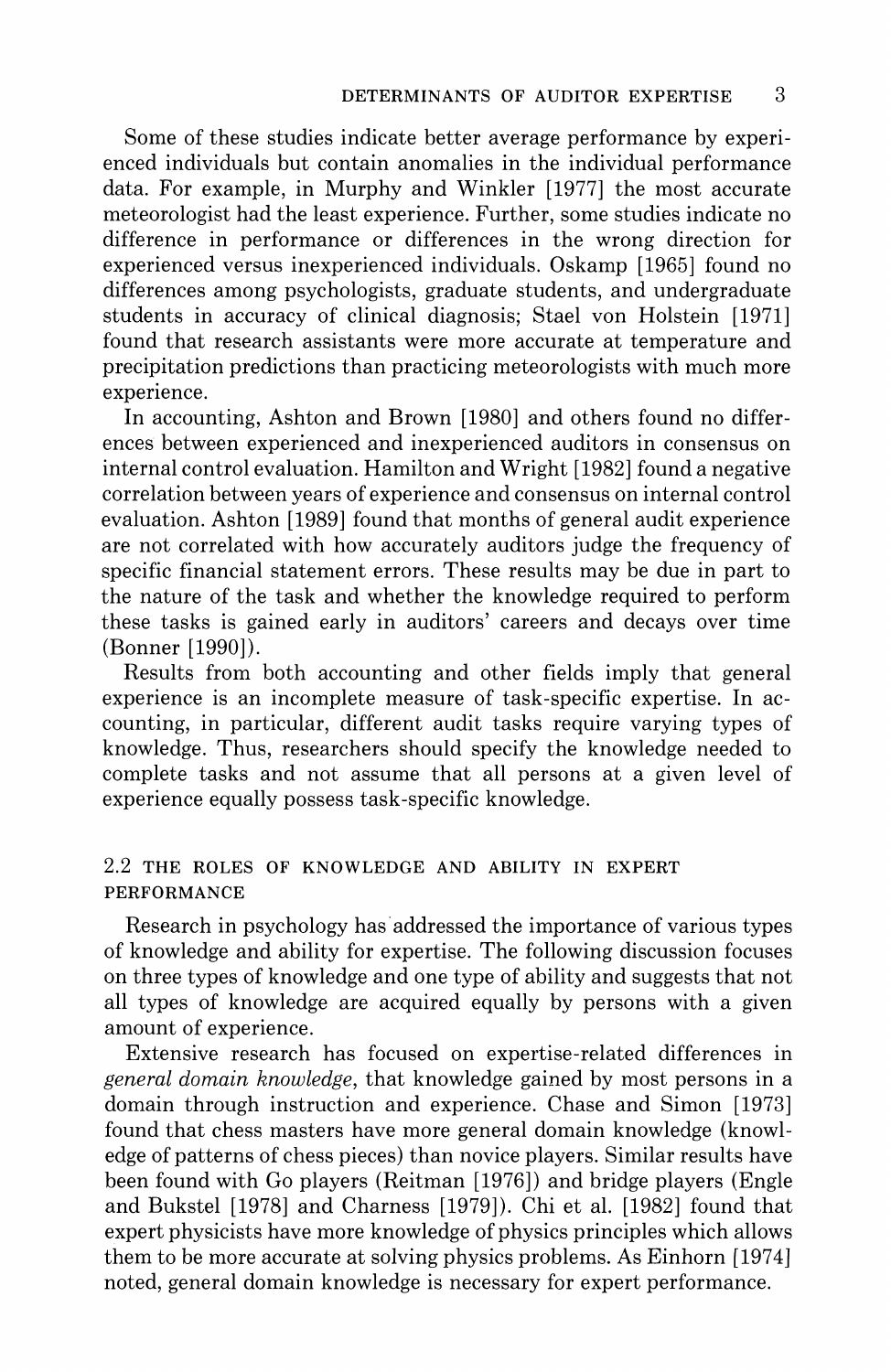#### **4 S. E. BONNER AND B. L. LEWIS**

**Knowledge specifically related to a subspecialty within a general domain can be important to expert performance. This subspecialty knowledge is also acquired through formal instruction and experience, but only by persons in the subspecialty area. Joseph and Patel [1986] found that experienced physicians in a specialty area have more knowledge of relevant cues in that area than their experienced colleagues from a different specialty. In an intelligent tutoring system for medical diagnosis, Clancey [1984] separates subspecialty knowledge of diseases from general domain knowledge of diagnostic procedures. Voss et al. [1983] compared the problem-solving performance of expert political scientists who specialize in the Soviet Union with the performance of expert political scientists with different specialties. They found that non-Soviet experts provide less complete solutions than Soviet experts, probably due to their lack of subspecialty knowledge.** 

**Additional knowledge, world knowledge, may be important for good performance in a particular domain but may not necessarily be gained through domain instruction or experience. This world knowledge is, instead, gained through individual life experiences and instruction and is not likely to be possessed equally by persons of equal experience. For example, Voss et al. [1983] noted that both domain-specific and world knowledge are important for political science problem solving, where world knowledge refers to knowledge of the physical and social world.** 

**Although many studies (e.g., Chase and Simon [1973] and Chi et al. [1982]) have stressed specific types of knowledge as primary determinants of expertise, others have noted the potential importance of general problem-solving ability. This ability is likely to be partially innate and partially refined through experience in problem solving; again, not all persons with similar experience in a domain are likely to have similar problem-solving abilities. Lesgold [1984] notes that innate ability may be important to expertise, and Simon [1979] suggests that expertise requires both knowledge and general problem-solving ability. Hunter's review [1986] indicates that cognitive aptitude predicts job performance in a large number and variety of jobs. On the other hand, some studies have found that aptitude and ability are not associated with expertise. Walker [1987] found that domain knowledge is the primary determinant of subjects' learning about baseball; general aptitude has no effect. Ceci and Liker [1986] found that intelligence is not associated with expertise at handicapping harness races; rather, domain knowledge is the primary factor.** 

**Depending on the task, expert performance may require one or more of these three types of knowledge and problem-solving ability. Because the different types of knowledge are acquired through different specific experiences and training and because problem-solving ability is partially innate, we expect knowledge and ability to explain more of the variation in performance than years of audit experience.**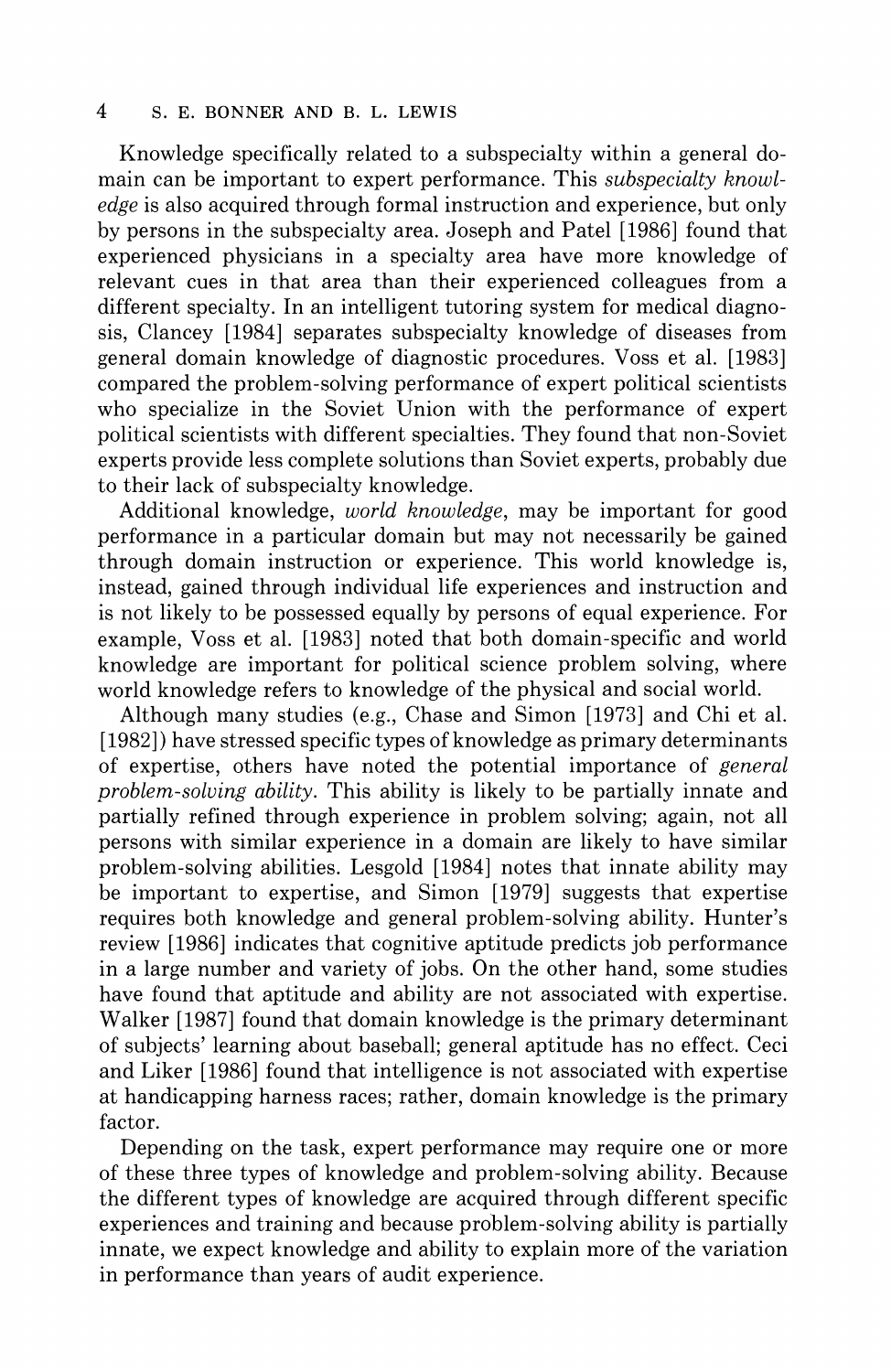**In auditing, several studies have examined expertise-related knowledge differences. Recall that all of these studies have delineated expert and novice groups on the basis of experience and that results regarding the relation between experience and performance are mixed. Further, most of these studies examined only general domain knowledge. Weber [1980] and Frederick [1989] found that experienced auditors could recall more internal controls than students. Libby and Frederick [1990] found that experienced auditors could generate more correct financial statement errors in a ratio analysis task than inexperienced auditors. Butt [1988] demonstrated that experienced auditors make better judgments about frequencies of financial statement errors than students.** 

**Only two accounting studies have examined something other than general domain knowledge. Ashton [1989] found that industry experience (which would presumably create subspecialty knowledge) is positively correlated with the accuracy of judgments about relative frequencies of accounts containing errors in that industry. Marchant [1987] found that experienced auditors perform better at identifying possible errors in analytical review than inexperienced auditors, but the performance difference is not due to differences in analogical reasoning ability (part of general problem-solving ability).** 

**The fact that these studies indicate experienced auditors have more knowledge supports the view that experience is a good predictor of knowledge and, therefore, of expertise. Most of these studies, however, have examined general domain knowledge which, by definition, is acquired over time by most persons in a domain. We would expect more experienced persons to have more general domain knowledge, but this finding does not rule out the above-stated hypothesis that knowledge and ability are better predictors of performance than years of experience.** 

#### **2.3 DETERMINANTS OF AUDITOR EXPERTISE**

**As described above, there are at least three types of knowledge and one type of ability which seem to be potential determinants of expertise in various auditing tasks. First, audit experts must have general domain knowledge: a basic level of accounting and auditing knowledge, including knowledge of generally accepted accounting principles, generally accepted auditing standards, and the flow of transactions through an accounting system. As previously discussed, this general domain knowledge is acquired through formal training and through general experience as an auditor.** 

**A second type of knowledge to be considered is subspecialty knowledge related to specialized industries or clients, acquired by persons who have experience with specific audit clients, with certain industries, and/or firm training in those specialized areas. Such knowledge is less likely to be acquired through general instruction or experience and, thus, is unlikely to be held by all auditors with a given level of experience.**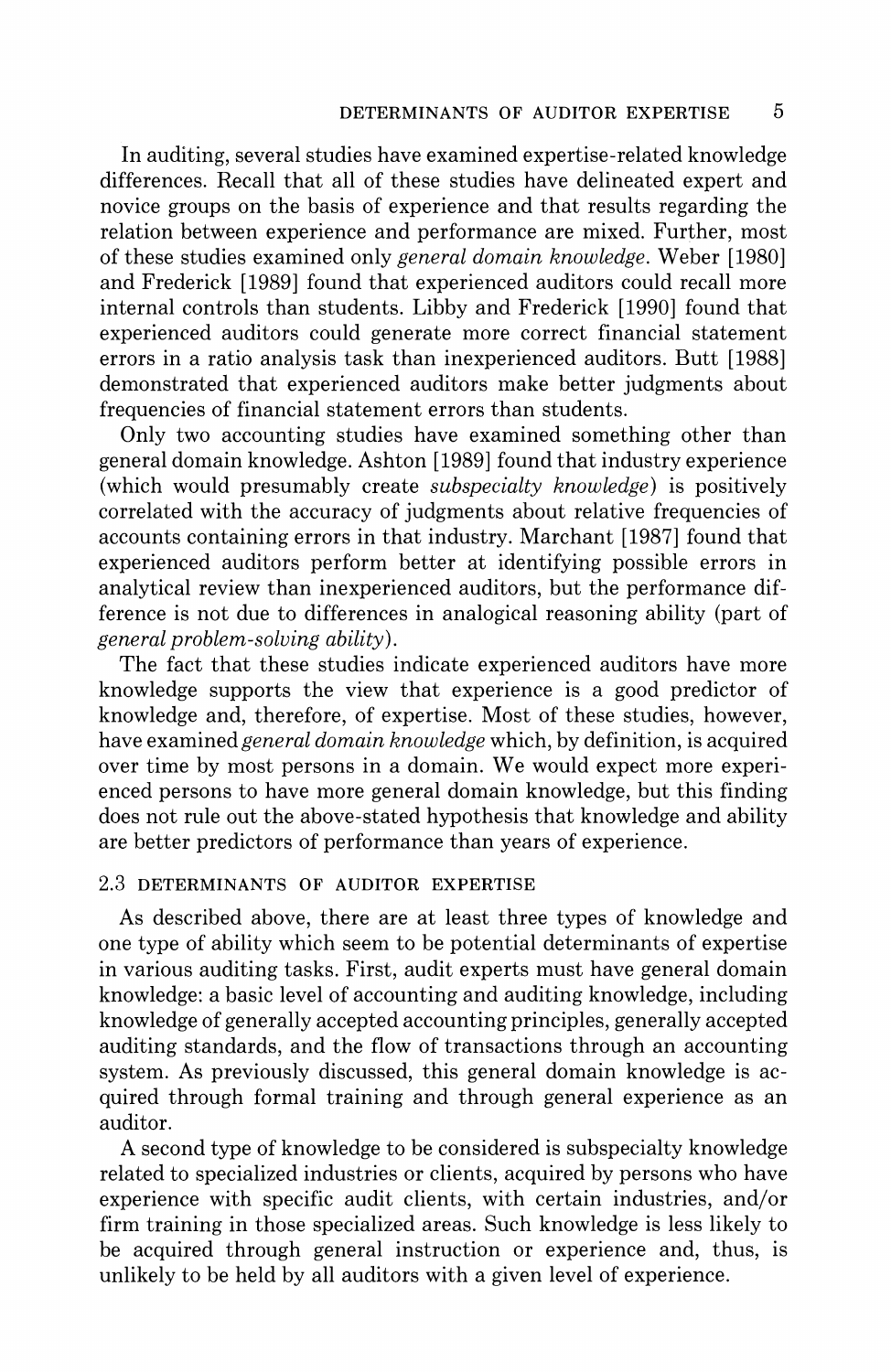**A third type of knowledge which is likely to determine expertise in some auditing tasks is general business knowledge, such as an understanding of management incentives in a variety of contractual situations. This knowledge can be acquired through formal instruction and various personal experiences such as reading. Auditors both across and within experience levels are likely to differ with regard to this type of knowledge because of differences in mix of clients, personal interests in business, and so forth.** 

**Another determinant of expertise is general problem-solving ability, which includes the ability to recognize relationships, interpret data, and reason analytically. Experienced auditors with the proper knowledge base who lack problem-solving ability will not be experts at some tasks. Likewise, auditors with problem-solving ability but without the proper knowledge base will perform poorly at some tasks. These dimensions of auditor expertise have been cited as important by a retired Arthur Andersen partner (Hall [1988]) and by a committee composed of the heads of what were formerly the Big Eight firms ("Perspectives on Education: Capabilities for Success in the Accounting Profession" [1989]).** 

**Although we have posited the importance of several types of knowledge and ability in explaining expert performance, we have not discussed the conceptual structure of interrelationships among experience, ability, knowledge, and performance. We believe, for example, that experience combines with innate ability to develop knowledge, and that knowledge combines with ability to produce performance. Performance feedback further affects the development of knowledge. This conceptual structure is further complicated by a simultaneity problem, in that not only do specific experiences affect knowledge and performance, but performance also affects experience. That is, through promotion, retention, and assignment policies, auditors with expert performance are given the opportunity to gain additional experience and training; poor performers are reassigned or terminated.** 

**While recognizing the complexity of the structure of expertise, we believe that it is premature to test these potential interrelationships. In this preliminary examination, our goal is to confirm the marginal benefit of including knowledge and ability variables in the study of expertise. To the extent that these dimensions of expertise are not correlated with years of audit experience, we suggest that years of experience will not be a reasonable predictor of audit expertise. Instead, the knowledge and abilities needed for a specific audit task will be better predictors. In the next section, we describe the approach taken to test our definition of auditor expertise.** 

# **3. Research Method**

**We developed four audit tasks with accuracy criteria to serve as performance-based measures of audit expertise and hypothesized the**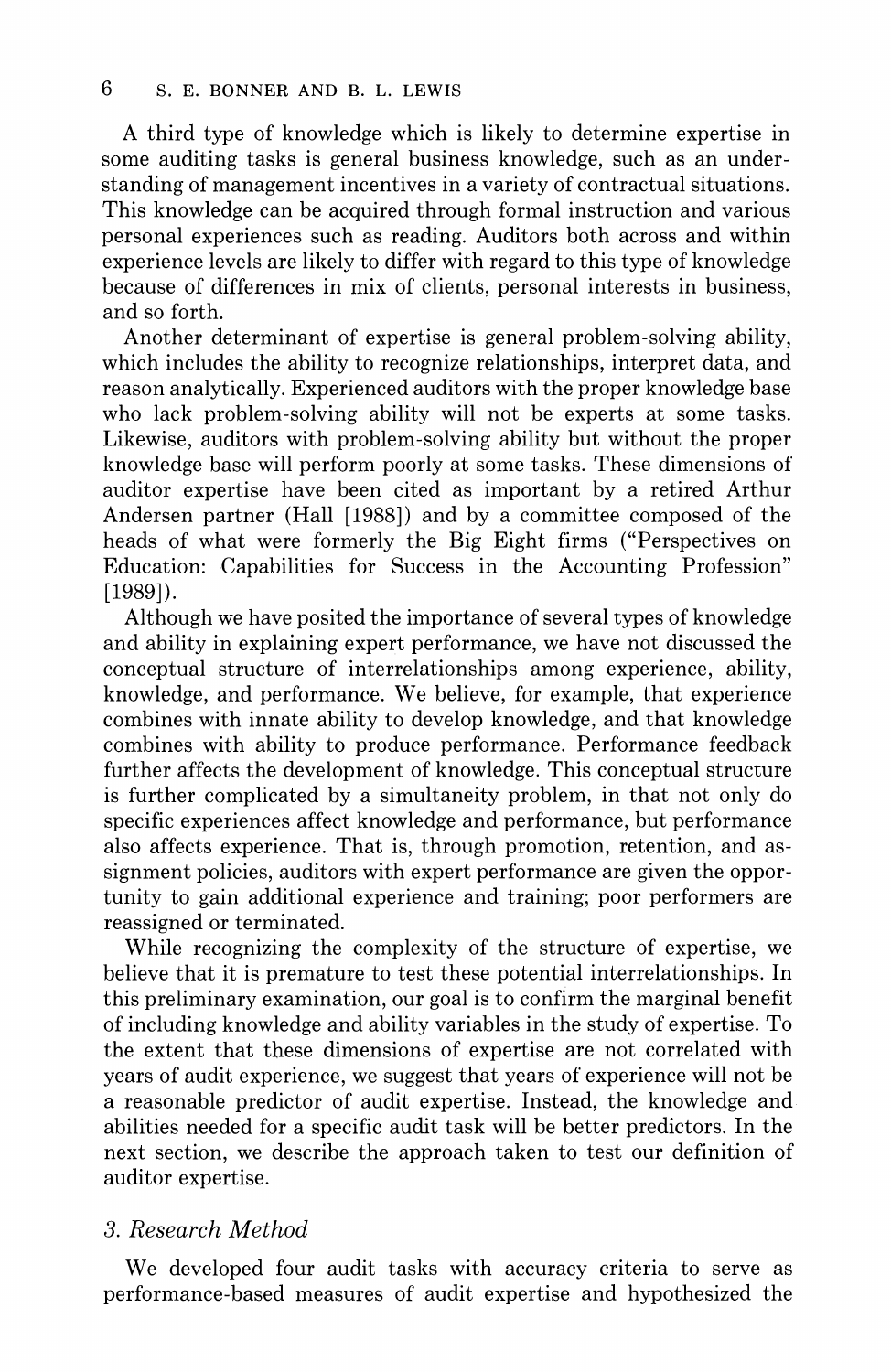**specific types of knowledge and ability necessary to perform accurately on each of the tasks. We then developed an instrument to measure knowledge and ability. Using practicing auditors, we tested the ability of the independent measures of knowledge and ability to predict variations in task performance.** 

**In the remainder of this section, we discuss the development of the research materials, the hypotheses to be tested, and the details of the data collection.** 

# **3.1 AUDIT TASKS**

**All of the audit tasks were presented in the context of a continuing audit of a medium-sized, publicly traded manufacturing and distribution company. Background information, including a description of the company, financial statements, and notes, was adapted from the 1988 Annual Report and Form 10-K of Nashua Corporation.** 

**Each task required the participant to assume that he or she was supervising the work of an assistant who had specific questions about the audit. The four tasks we developed were intended to vary as to types of knowledge and ability required, but we did not attempt systematically to vary these factors. First, a full factorial design would create a prohibitively lengthy instrument. Second, some combinations of knowledge and ability may not be required in any realistic audit task; for example, there are no audit tasks which would require only problem-solving ability. Third, we wished to include tasks similar to those studied in previous research for comparative purposes.' A description of each task and its requirements follows.** 

**TASK 1 (Internal Controls): Given a specific weakness in the internal controls over accounts payable, list two financial statement errors that could occur and not be detected by the control system. Then list two substantive audit procedures that would be useful in detecting such errors.** 

**This relatively simple task requires mostly general domain knowledge, i.e., understanding the kinds of controls typically found for accounts payable, financial statement errors that can result from weaknesses in those controls, and the best audit procedures to detect errors that might have gone undetected. Further, subspecialty knowledge gained from experience in the manufacturing industry may aid in understanding accounts payable controls.** 

**TASK 2 (Ratio Analysis): Given a particular pattern of unexpected deviations in financial ratios, determine a single accounting error that could account for all of the unexpected changes in the ratios. List the accounts affected by the error; state whether the accounts are over- or** 

**<sup>1</sup> Note also that the correlations among performance measures for the four tasks, as shown in table 7, are very low, so that the tasks appear to require different types of knowledge and ability.**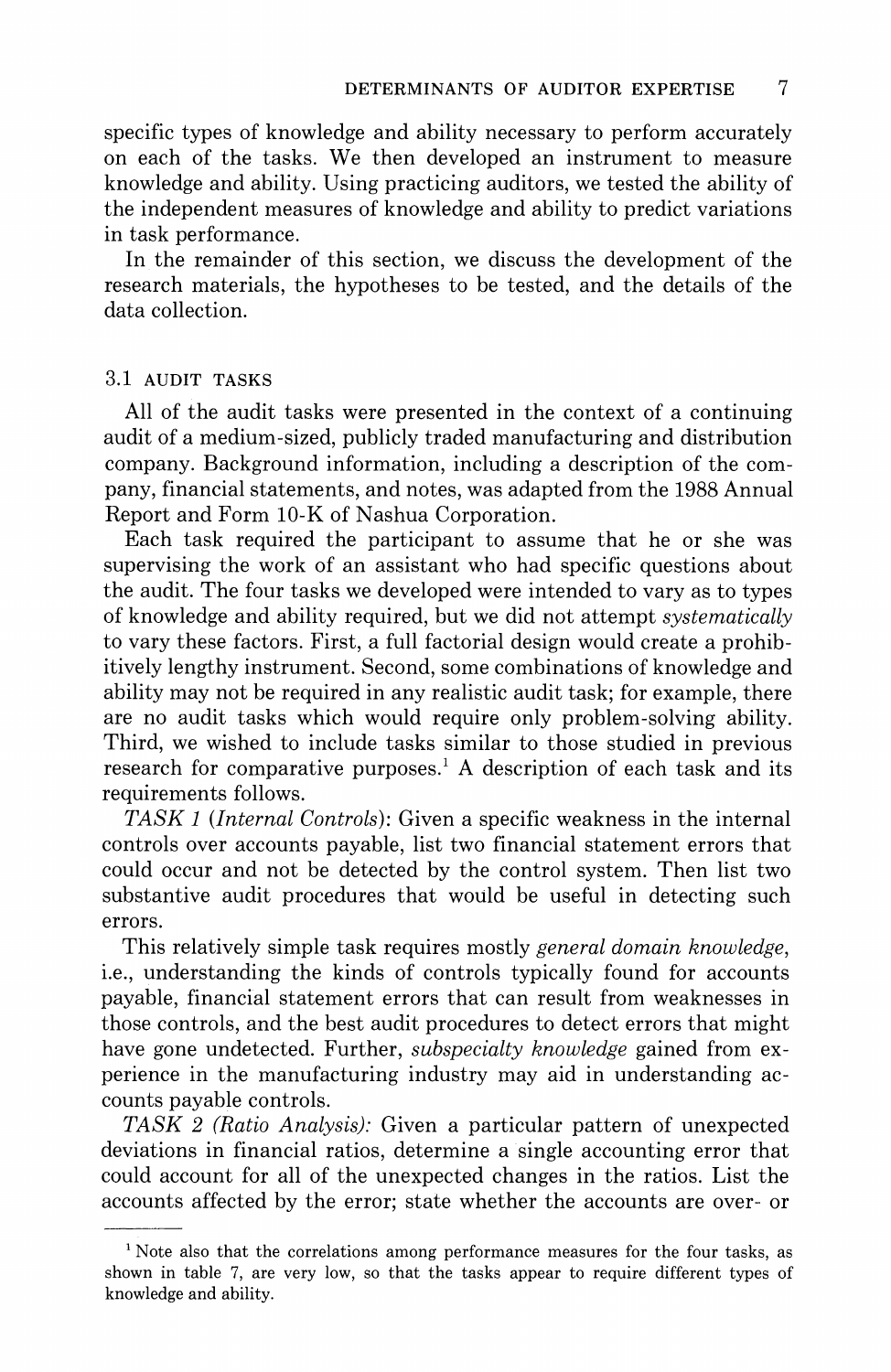**understated; and explain how errors in those accounts affect the related financial ratios.** 

**This task, which was adapted from Bedard and Biggs [1989], requires general domain knowledge as follows: knowledge of the basic accounting model,2 how ratios are computed, and how changes in specific accounts affect different ratios. Additional domain knowledge of certain error frequencies and the diagnosticities of various ratios would probably reduce the cognitive search required in this task. In addition, since the task involves computations and forward/backward reasoning, we believe general problem-solving ability would also be a determinant of performance. Finally, because the ratios involved are those for a manufacturing company, subspecialty knowledge gained through industry experience may also be helpful.** 

**TASK 3 (Manipulation of Earnings): Given a particular pattern of errors in the timing of sales recognition, determine income effects for the two years involved. Assuming internal controls have been found to be effective in this area, speculate as to reasons for the apparent irregularities.** 

**To perform accurately in this task, the subject must relate the income effects of the errors to a footnote in the financial statements describing a management compensation agreement. Such a process involves the analysis of data, problem identification, and information search that is guided by knowledge of management incentives and capabilities to misstate financial statements. Success in this task, then, requires general domain knowledge, general problem-solving ability, and world knowledge.** 

**TASK 4 (Interest-Rate Swaps): Given details about an agreement between the client and another company to exchange fixed and floating rate payment, name the type of transaction and propose an acceptable accounting treatment for it.** 

**This task requires subspecialty knowledge about financial instruments and, in particular, familiarity with interest-rate swaps.** 

# **3.2 KNOWLEDGE TEST**

**Having analyzed the requirements for successful completion of the four audit tasks, we developed a test to measure the required knowledge and ability. The components of this test relate to the previously described categories of general domain knowledge, subspecialty knowledge, world knowledge, and general problem-solving ability and represent the factors we believed to be most important for performance of the tasks. We also collected data on experience and training to proxy for specific knowledge that we were unable to include on our knowledge test due to time constraints. For example, we did not include in our knowledge test questions regarding manufacturing companies, although knowledge of manufacturing companies (as already discussed) is expected to be useful** 

**<sup>2</sup> We assumed all accounting graduates would have this knowledge.**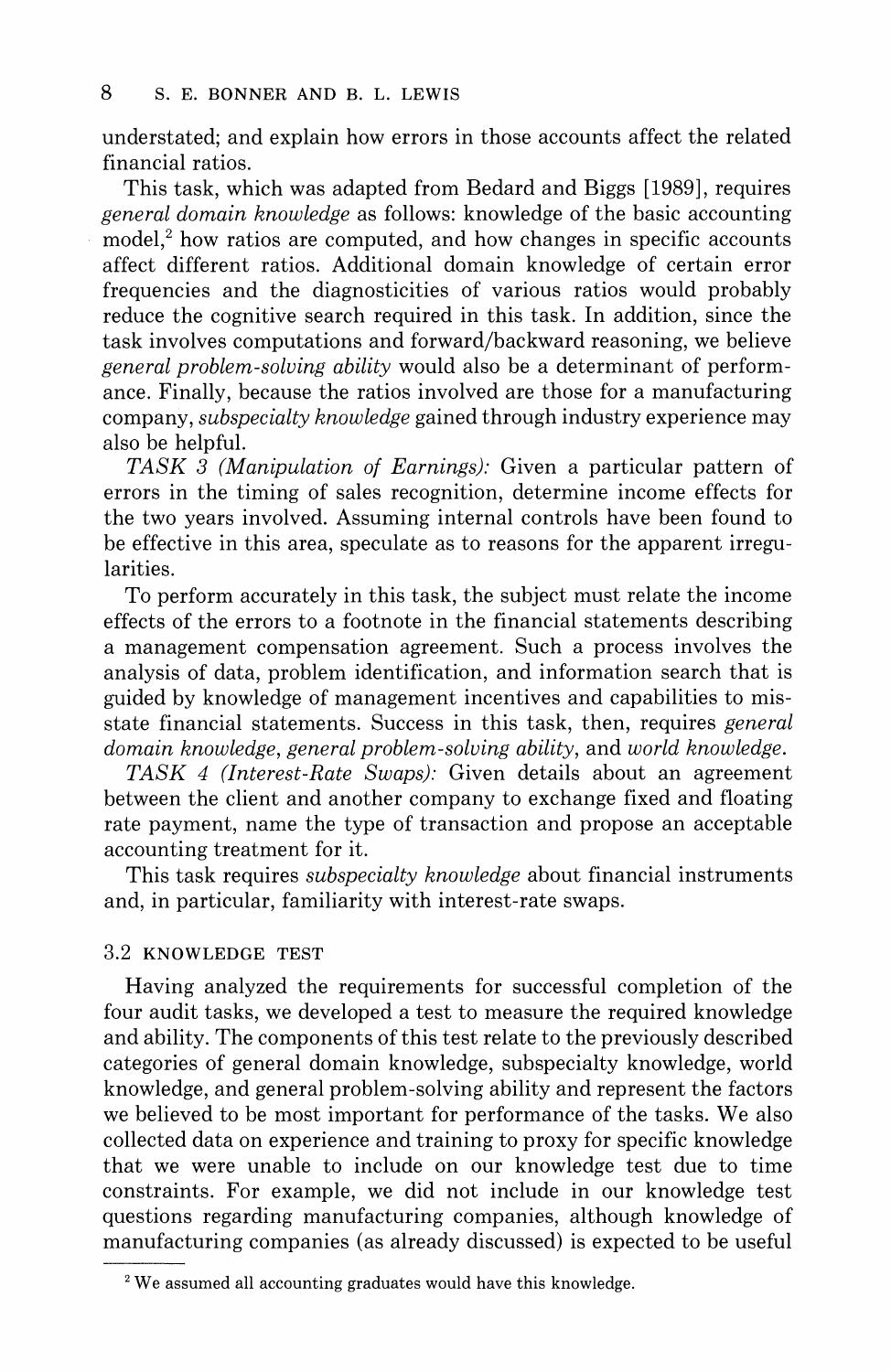**for some tasks. Instead, we asked subjects to indicate time spent auditing manufacturing companies. What follows are descriptions of the specific knowledge and ability tests and other data collected.** 

**General Domain Knowledge. Task 1 required knowledge of controls and task 2 required knowledge relating to analytical procedures. Those two types of general domain knowledge were operationalized on the test as follows:** 

**(la) Accounting and Auditing-Controls (A UDCTL): We used ten multiple choice questions from recent CPA examinations and auditing textbooks (Guy and Alderman [1987] and Carmichael and Willingham [1989]). These questions, none of which was directly related to the requirement in task 1, covered knowledge of controls that should be in place in a variety of contexts, knowledge of errors that can result from control weaknesses, and knowledge about the ability of audit procedures to detect specific errors.** 

**(lb) Self-Report of Ability to Evaluate Controls (ICEVAL): We asked subjects for this self-report on a five-point scale to proxy for any additional knowledge subjects might think they have with regard to this control task.** 

**(2a) Accounting and Auditing-Analytical Procedures (A UDAPS): We used a combination of problems that we developed as well as problems from CPA exams, auditing textbooks, and prior research reports (Coakley and Loebbecke [1985] and Kinney, Salamon, and Uecker [1986]). These questions tested knowledge of how financial ratios are computed and how various errors affect ratios, the diagnosticity of ratios in specific instances, and the frequency of different types of errors in a manufacturing environment.** 

**(2b) Self-Report of Ability in Ratio Analysis (RAE VAL): Again, we asked subjects for this rating on a five-point scale to proxy for any omitted knowledge in this area.** 

**Subspecialty Knowledge. As discussed above, knowledge of the manufacturing industry may be useful in the performance of tasks 1 and 2, and knowledge of financial instruments should be a primary determinant of performance in task 4. These two types of subspecialty knowledge were operationalized as follows:** 

**(1) Percentage of Audit Work in Manufacturing (MFG): Subjects were asked to indicate the percentage of their time spent auditing clients in the manufacturing industry.** 

**(2a) Financial Instruments (FI): We tested the participant's knowledge of hedging transactions other than interest-rate swaps. Included were questions about the rights and responsibilities of the parties to a put contract and questions about the purposes and accounting for foreign currency forward exchange contracts.** 

**(2b) Percentage of Audit Work in Financial Institutions (FIN): We also asked subjects to indicate this percentage based on the belief that financial institutions engage in a large number of interest-rate swaps.**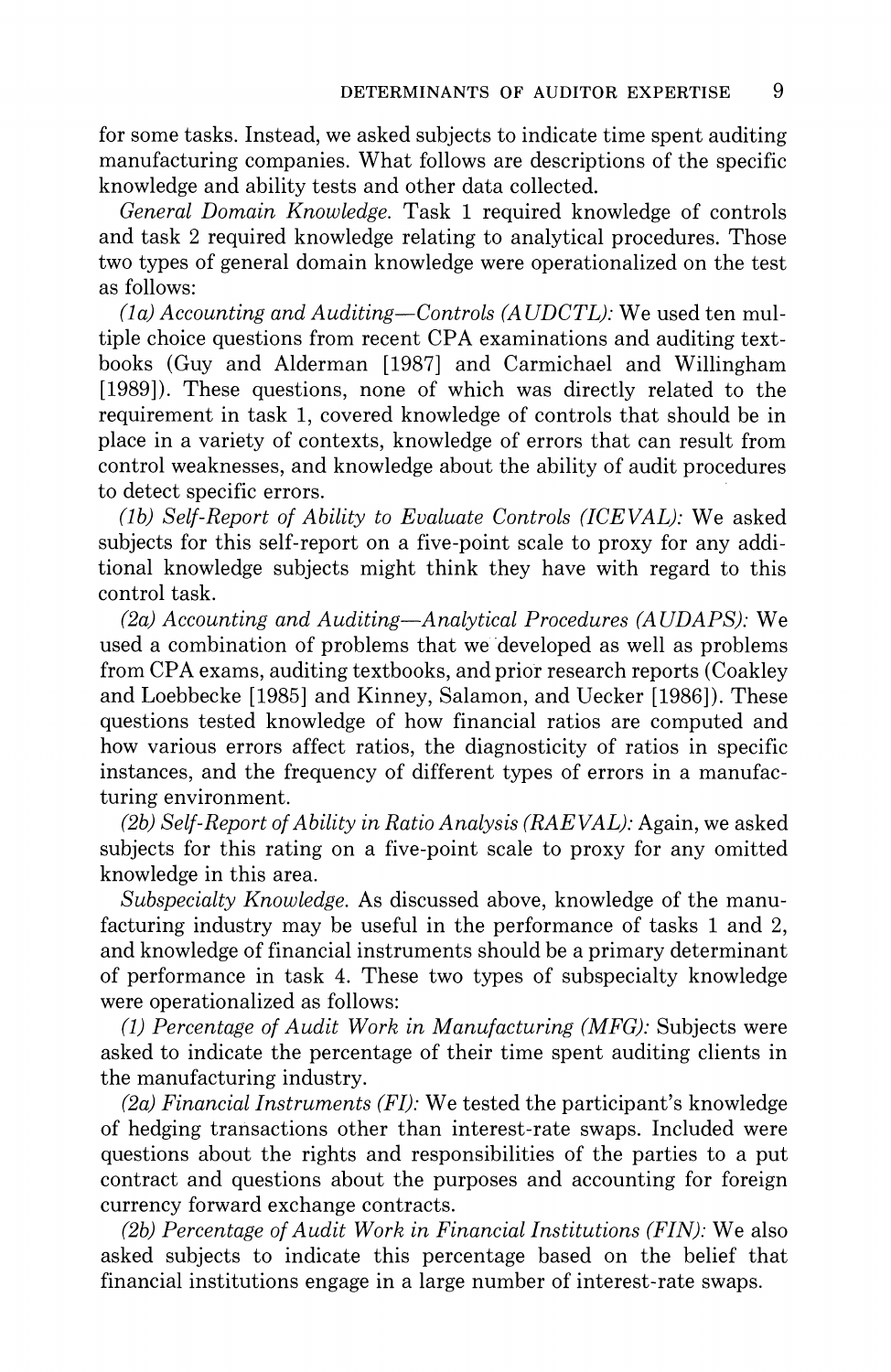**(2c) Specific Experience or Training in Interest-Rate Swaps (IRS): Finally, we asked subjects to indicate the number of their clients who had engaged in interest-rate swaps and the number of hours of training they had had on accounting for interest-rate swaps. These questions were included because a knowledge test in this area would have been redundant with the task requirements.** 

**World Knowledge. Task 3 required general business knowledge, operationalized as described below.** 

**(1) General Business (GB): We developed a series of short-answer questions to measure knowledge of management incentives and current knowledge of the business environment, including questions about bond covenants, inherent risk factors, financial reporting policies, junk bonds, and recent Dow Jones activity.** 

**(2) Specific Experience or Training in Client Manipulations of Earnings (MANIP): Again, we asked subjects to indicate the number of their clients who they thought had intentionally manipulated earnings and the number of hours of training they had had on this topic to proxy for any additional knowledge not covered by our primary test.** 

**General Problem-Solving Ability (PSTOT): To measure general problem-solving ability, we used the elements of the 1987-4 Graduate Record Examination that were defined as involving problem solving. The total problem-solving score was the sum of three subsections of four questions each. These three subsections were analogical reasoning (the ability to recognize relationships and when these relationships are parallel), data interpretation (the ability to synthesize information and to select the appropriate information to answer the question), and analytical reasoning (the ability to analyze a given structure of relationships and to deduce new information from that structure).** 

**In addition to the knowledge and ability variables discussed above, we also obtained information about general audit experience in months (MOEXP) and position within the firm (TITLE).** 

# **3.3 VALIDATION OF INSTRUMENTS**

**We did not validate the parts of the knowledge and ability test taken from textbooks, the CPA Exam, and the Graduate Record Exam. These questions comprised the problem-solving section and most of the two accounting and auditing sections. The remaining knowledge questions and all of the audit tasks were developed through discussions with our colleagues and with numerous audit partners and managers from two national accounting firms. The audit tasks and knowledge test were refined based on a pretest with 48 undergraduate auditing students and an interactive pretest with 4 experienced auditors. The auditors believed that the tasks were realistic and challenging. Finally, further refinements of the knowledge test were made based on a pretest with 36 graduate business students enrolled in an advanced auditing course.**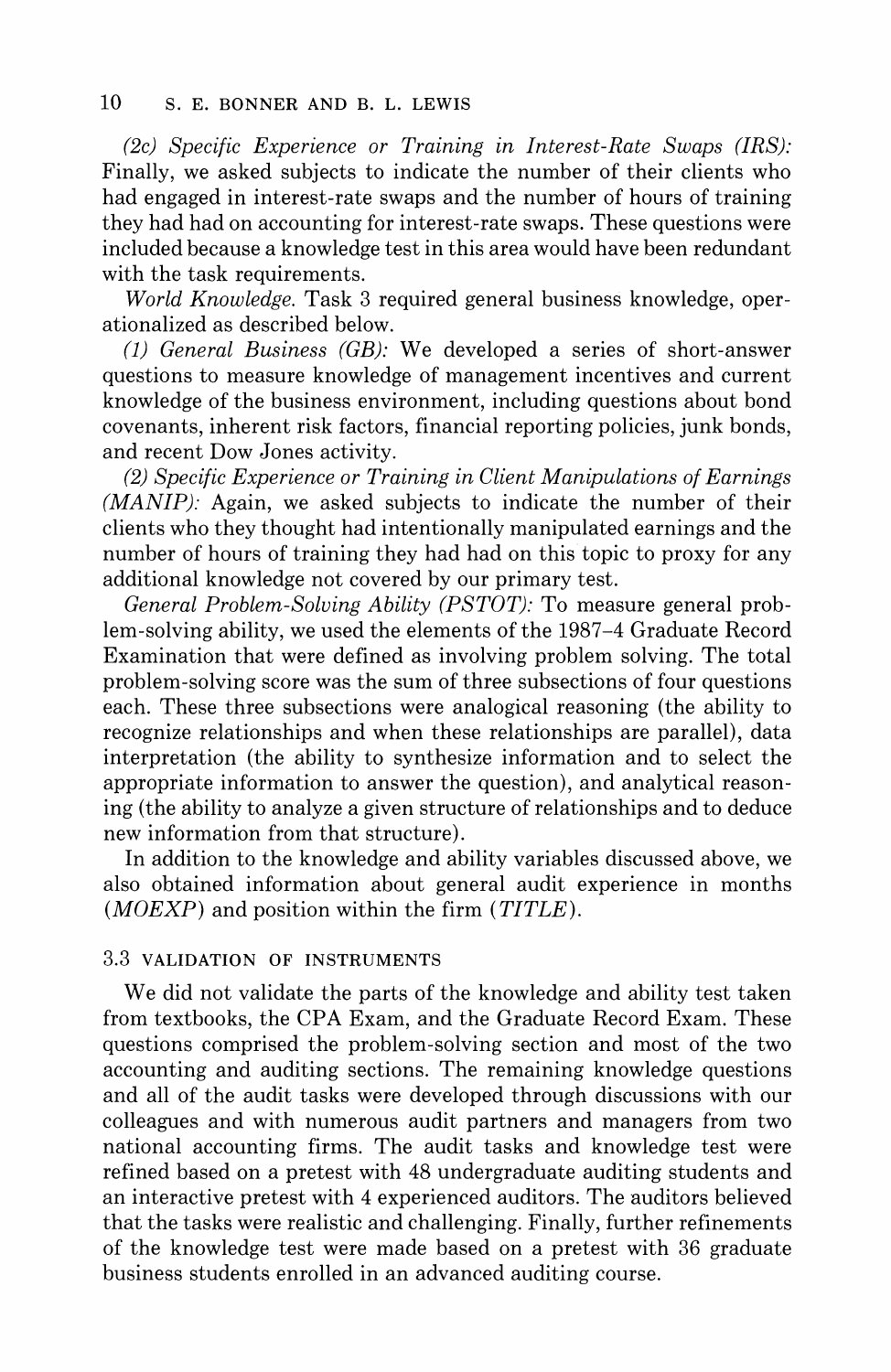#### **3.4 RESEARCH HYPOTHESES**

**In our discussion to this point, we have asserted that expert performance in audit tasks requires, to varying degrees, certain general and taskspecific kinds of knowledge and problem-solving ability. Our hypotheses are summarized below:** 

**Hi: General domain knowledge and subspecialty knowledge will provide incremental explanatory power over general experience for performance on the internal control task.** 

**H2: General domain knowledge, subspecialty knowledge, and general problem-solving ability will provide incremental explanatory power over general experience for performance on the ratio analysis task.** 

**H3: World knowledge and general problem-solving ability will provide incremental explanatory power over general experience for performance on the client manipulation task.** 

**H4: Subspecialty knowledge will provide incremental explanatory power over general experience for the interest-rate swap task.** 

#### **3.5 DATA COLLECTION**

**Participants in this study were 191 audit seniors and 62 senior managers from a single national accounting firm attending continuing education programs. The project was administered by the authors on five separate occasions. In addition, to provide a benchmark, we administered the study to 30 undergraduate auditing students with no public accounting experience.** 

**The research materials were contained in three booklets. The first explained the nature of the project and contained a description of the company as well as financial statements with footnotes. The second contained the four tasks described above, and the third booklet contained the knowledge tests and an experience questionnaire. In all cases, the third booklet was distributed after completion and collection of the first two booklets.** 

**Because of the length and complexity of the research materials and because of time constraints, we imposed time limits on each subsection of the booklets and periodically instructed subjects to move on to the next section. Anyone who finished a subsection early could go back to complete earlier sections or go ahead to the next section. Total time allowed for the completion of all materials was 1 hour and 45 minutes. Participants were in general highly motivated and worked diligently for the entire period.** 

**Grading of the open-ended tasks and knowledge questions was performed jointly by the authors. Grading of multiple choice questions and the coding and entry of data were performed by a graduate research assistant. Data coding and entry were extensively audited by the authors. Of the 253 auditor participants, 14 were eliminated because of the failure to complete the experience questionnaire or, in the case of 2 subjects,**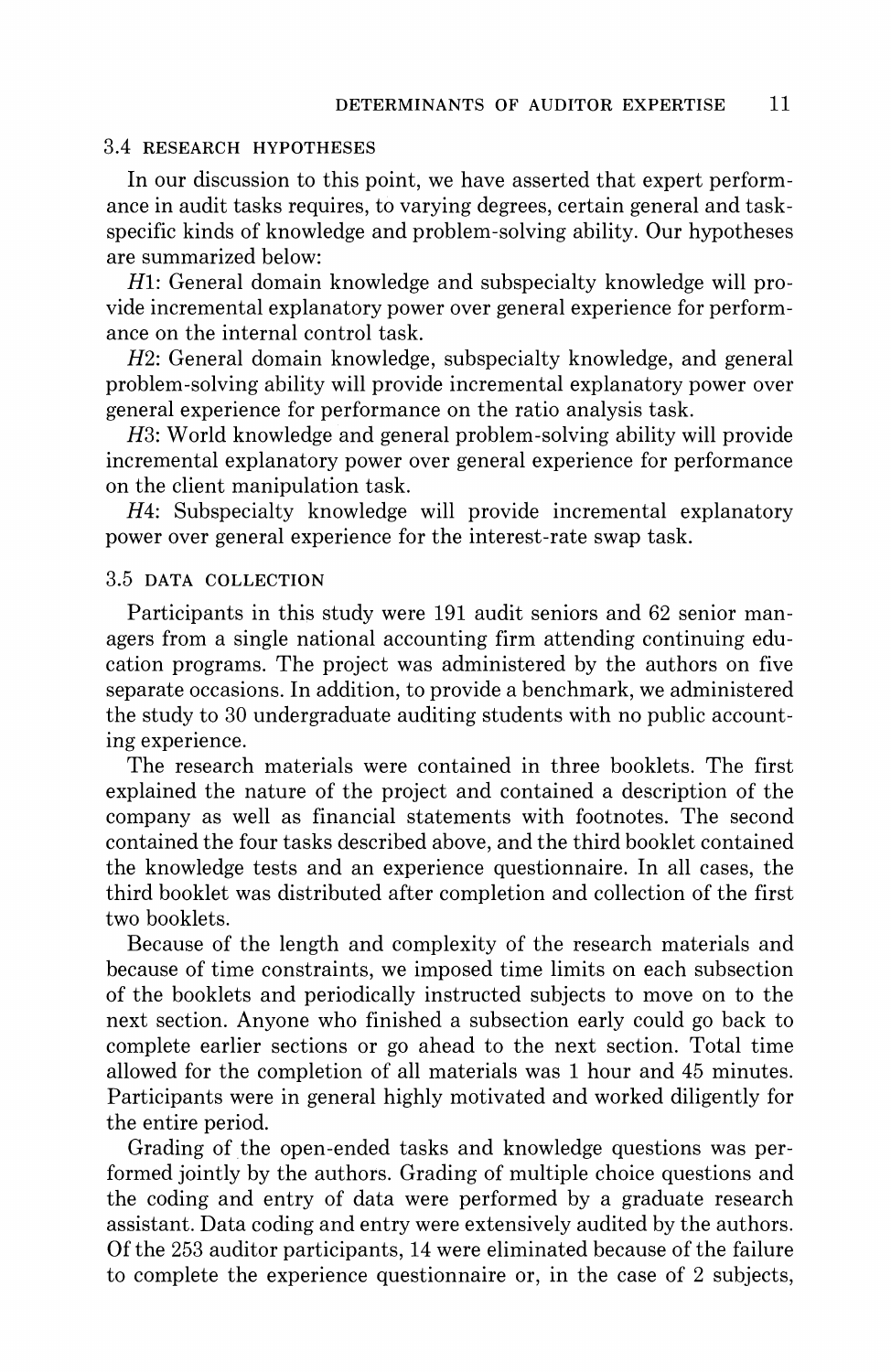#### **12 S. E. BONNER AND B. L. LEWIS**

**because of frivolous responses. The data analysis, which is reported in the next section, was performed on a final sample of 60 senior managers with experience ranging from 63 to 123 months (mean = 95 months) and 179 seniors with experience ranging from 3 to 60 months (mean = 39 months). We report the student data separately.** 

# **4. Results**

**Our results will be viewed from two perspectives. First, we take the approach of most prior research in auditing expertise and compare the performance of senior managers, seniors, and students. Second, we present results for the auditors indicating the incremental explanatory power provided by knowledge and ability variables. As a benchmark, we present results for the students; these results indicate the importance of the knowledge and ability variables alone as predictors of task performance.** 

#### **4.1 EXPERIENCE EFFECTS**

**Table 1 reports the performance and knowledge test scores for the audit seniors, senior managers, and students. Total scores for the audit tasks and knowledge and ability tests are not meaningful per se; however,** 

|                                                                                                                                                                         | Total                                                                                                                                                                                                       |                  | Senior Managers |         | Seniors  | Students |          |  |  |
|-------------------------------------------------------------------------------------------------------------------------------------------------------------------------|-------------------------------------------------------------------------------------------------------------------------------------------------------------------------------------------------------------|------------------|-----------------|---------|----------|----------|----------|--|--|
| Variable                                                                                                                                                                | Possible<br>Score                                                                                                                                                                                           | Mean             | Range           | Mean    | Range    | Mean     | Range    |  |  |
| Tasks:                                                                                                                                                                  |                                                                                                                                                                                                             |                  |                 |         |          |          |          |  |  |
| TASK 1                                                                                                                                                                  | 8                                                                                                                                                                                                           | $*6.5\dagger$    | $0 - 8$         | # 5.9   | $0 - 8$  | 4.8      | $0 - 8$  |  |  |
| TASK <sub>2</sub>                                                                                                                                                       | 15                                                                                                                                                                                                          | $*4.3\dagger$    | $0 - 15$        | $3.2\,$ | $0 - 13$ | 2.5      | $0 - 8$  |  |  |
| TASK 3                                                                                                                                                                  | 10                                                                                                                                                                                                          | $*5.6$           | $0 - 10$        | #4.2    | $0 - 10$ | 5.6      | $0 - 10$ |  |  |
| TASK <sub>4</sub>                                                                                                                                                       | 15                                                                                                                                                                                                          | $*7.8\dagger$    | $0 - 15$        | 4.3     | $0 - 15$ | 2.8      | $0 - 8$  |  |  |
| Knowledge and Ability:                                                                                                                                                  |                                                                                                                                                                                                             |                  |                 |         |          |          |          |  |  |
| FI                                                                                                                                                                      | 5                                                                                                                                                                                                           | $*3.4\dagger$    | $0 - 5$         | 2.3     | $0 - 5$  | 2.3      | $0 - 4$  |  |  |
| GB                                                                                                                                                                      | 15                                                                                                                                                                                                          | $*11.1\dagger$   | $2 - 15$        | 9.5     | $1 - 15$ | 8.8      | $4 - 13$ |  |  |
| <i>AUDCTL</i>                                                                                                                                                           | 10                                                                                                                                                                                                          | 7.4 <sup>†</sup> | $4 - 10$        | #7.2    | $3 - 10$ | 4.6      | $1 - 8$  |  |  |
| <b>AUDAPS</b>                                                                                                                                                           | 12                                                                                                                                                                                                          | $6.0+$           | $1 - 10$        | #6.3    | $1 - 12$ | 5.0      | $1 - 8$  |  |  |
| PSTOT                                                                                                                                                                   | 12                                                                                                                                                                                                          | $*7.0$           | $2 - 11$        | # 5.5   | $1 - 12$ | 7.4      | $3 - 11$ |  |  |
| Experience:                                                                                                                                                             |                                                                                                                                                                                                             |                  |                 |         |          |          |          |  |  |
| MOEXP                                                                                                                                                                   |                                                                                                                                                                                                             | 95               | 63-156          | 39      | $3 - 60$ | $\bf{0}$ |          |  |  |
| $TASK 1 = Internal controls$<br>$TASK 2 = Ratio analysis$<br>$TASK3 =$ Manipulation of earnings<br>$TASK4 = Interest rate swap$<br>$MOEXP =$ Months of audit experience | $FI =$ Financial instruments<br>$GB = General$ business<br>$AUDCTL =$ Accounting and auditing—controls<br>$AUDAPS =$ Accounting and auditing—analytical<br>procedures<br>$PSTOT = Problem$ -solving ability |                  |                 |         |          |          |          |  |  |

**TABLE 1** 

| Comparison of 60 Senior Managers, 179 Seniors, and 30 Students on Audit Task |                                     |  |  |  |
|------------------------------------------------------------------------------|-------------------------------------|--|--|--|
|                                                                              | Performance, Knowledge, and Ability |  |  |  |

# = Seniors significantly differ from students.<br>† = Senior managers significantly differ from students.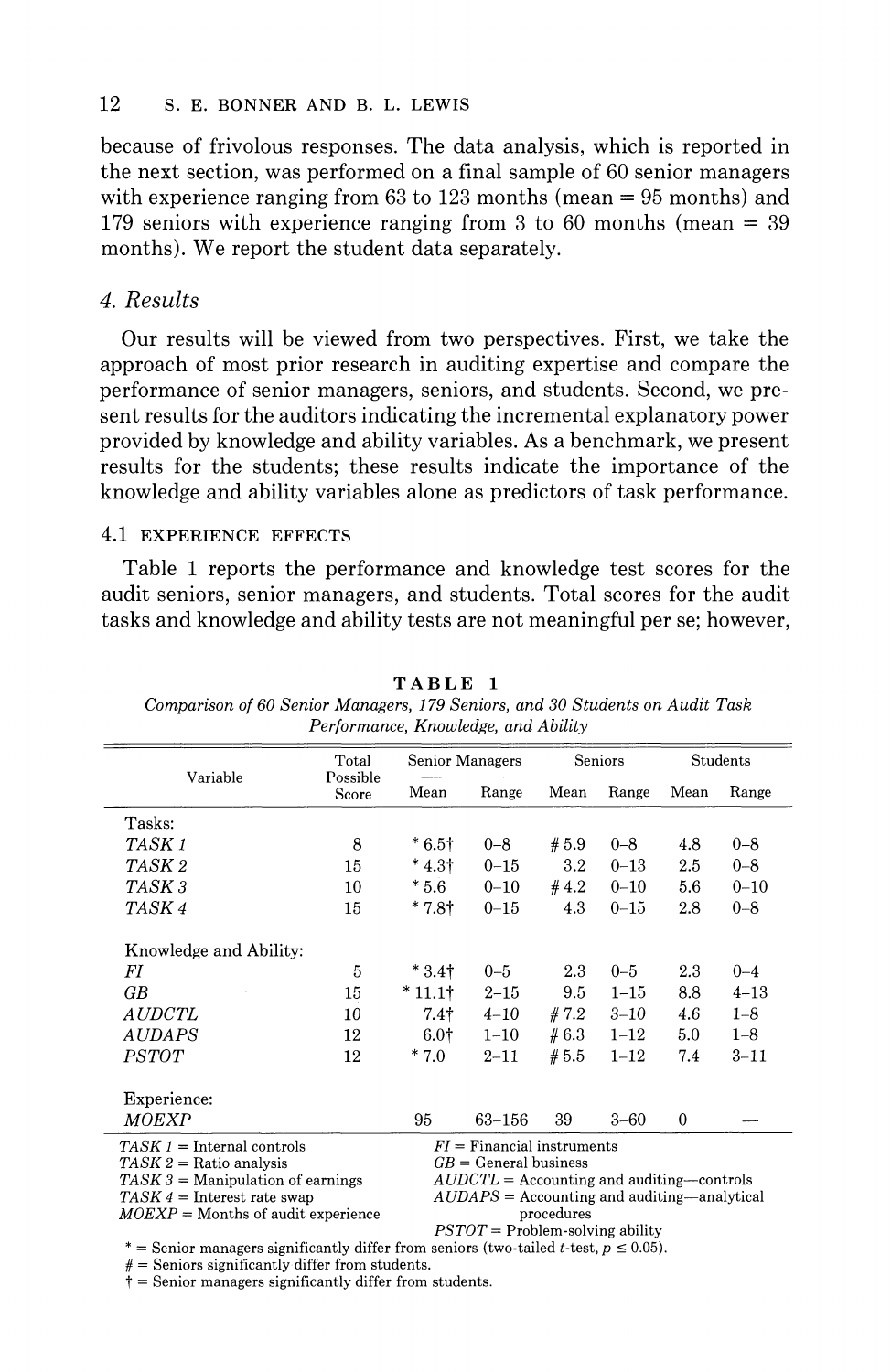**as described below, the figures used for determining expert performance were not arbitrary. On average, the senior managers performed better than the seniors on all four audit tasks and scored significantly higher on tests of general business knowledge, financial instruments knowledge, and problem-solving ability. As we might expect, there was not much difference between these two groups with respect to general accounting and auditing knowledge. The biggest differences were in areas where we might expect audit experiences to matter, i.e., in more complex tasks and in knowledge acquired after graduation from college.** 

**The senior managers also outperformed the students on three of the four tasks as well as on all knowledge tests; they scored similarly on the problem-solving ability test. Seniors outperformed the students on only the internal control task and performed worse on the client manipulation task. Their general domain knowledge was significantly greater than that of the students, and their problem-solving ability was not as good.** 

**Although there are clearly experience effects in these comparisons of task performance and knowledge, it is not clear that experience is a good measure of expertise. In simple regressions of task performance on experience for the auditor groups only, the experience variable explains only .01 to .06 of the variance in the four tasks. Further, the mean scores mask individual differences. In table 2, we provide information about expert performance by individual seniors and senior managers. Expert performance in each audit task is defined as a score which we believe represents a substantially complete and correct response.3 Although chisquare statistics again confirm the overall experience effect, there are a substantial number of seniors with expert performance and senior managers with nonexpert performance. These results lead us to look for more complete explanations of differences in performance.** 

# **4.2 MULTIPLE REGRESSION MODELS OF PERFORMANCE**

**To test other dimensions of expertise, we regressed performance in each of the four audit tasks on the various measures of specific knowledge and ability required for those tasks. These regressions include the data for auditors only because there were no experience or training data available for the students. Whereas the simple regression of performance on experience explained from 1% to 6% of the variance, the hypothesized models explain from 3% to 46% of the variation in performance. These regressions, reported in tables 3 through 6, support the measures of expertise contained in our hypotheses for three of the four audit tasks.** 

Only for task 1 (adjusted  $R^2 = .03$ ) were we not able to explain a **meaningful proportion of the variance in performance, probably because (as we saw in table 2) most participants were able to perform this task** 

**<sup>3</sup>The cutoffs for determining expert performance were based on ex ante evaluations of the number of points in each task that would be required to exhibit substantially expert performance. Thus, it was possible that some tasks would have no experts.**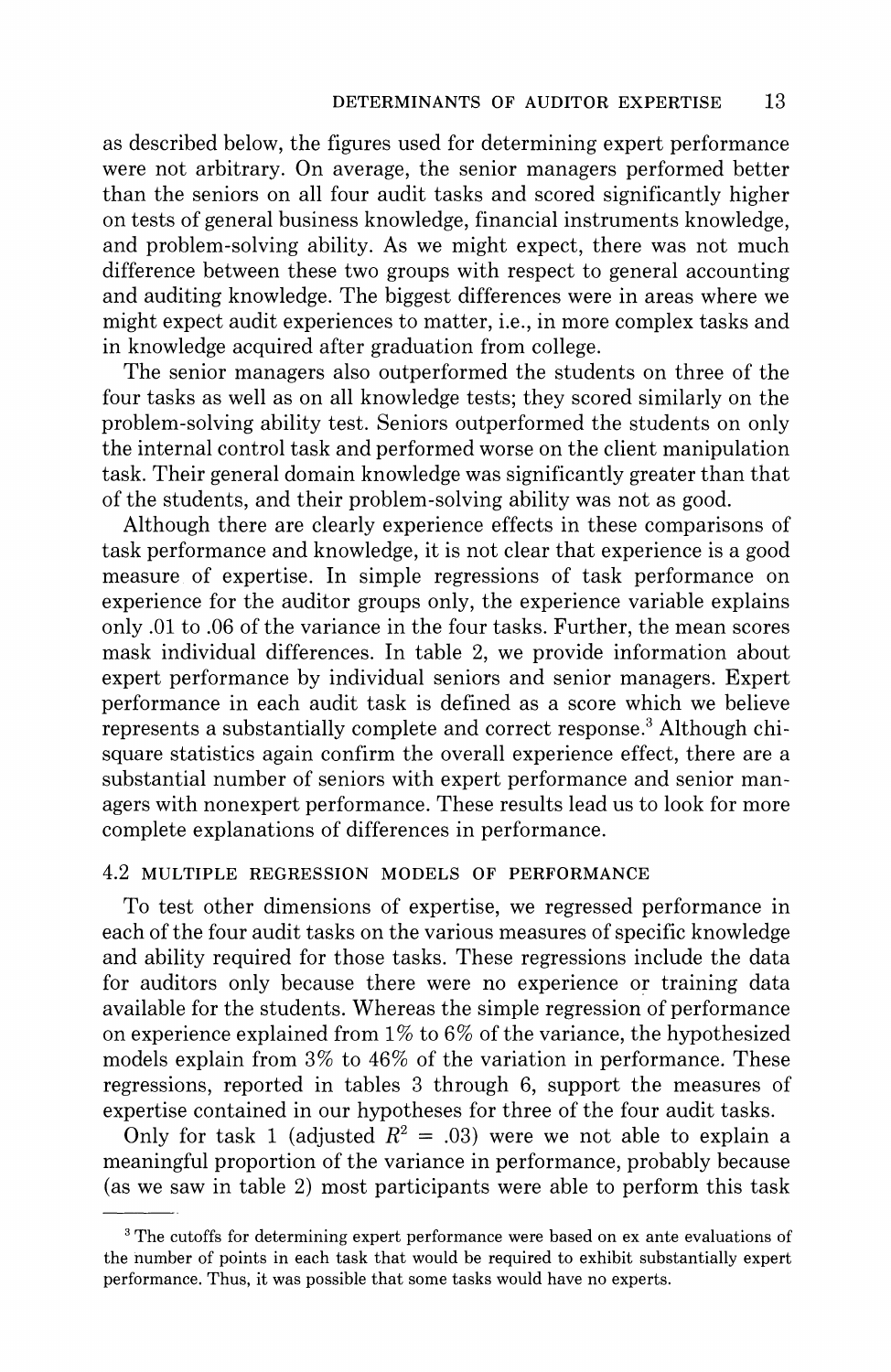#### **TABLE 2**

**Chi-Square Tests of Relationship Between Experience Level and Percentage of Subjects Exhibiting Expert Performance for 60 Senior Managers, 179 Seniors, and 30 Students** 

| Task                            |                    | Percentage of Subjects with<br><b>Expert Performance</b> | Chi-<br>Square  | Significance |      |  |
|---------------------------------|--------------------|----------------------------------------------------------|-----------------|--------------|------|--|
|                                 | Senior<br>Managers | Seniors                                                  | <b>Students</b> | Statistic    |      |  |
| Internal Controls               | .85                | .72                                                      | .47             | 14.62        | .001 |  |
| Ratio Analysis                  | .17                | .04                                                      | .00             | 14.63        | .001 |  |
| <b>Manipulation of Earnings</b> | -38                | .21                                                      | .43             | 11.57        | .003 |  |
| Interest-Rate Swap              | .47                | .26                                                      | .00             | 22.36        | .000 |  |

**TABLE 3** 

**Regression of Internal Control Task Scores (TASK 1) on General Experience, General Domain Knowledge, and Subspecialty Knowledge for 239 Auditors** 

| Variable        | Beta | T Statistic | Significance |
|-----------------|------|-------------|--------------|
| <b>MOEXP</b>    | .150 | 2.24        | .026         |
| <b>MFG</b>      | .131 | 2.04        | .042         |
| <b>ICEVAL</b>   | .096 | 1.48        | .140         |
| <b>AUDCTL</b>   | .026 | 0.40        | .690         |
| <i>CONSTANT</i> |      | 16.51       | .000         |

Adjusted  $R^2 = .03$ .

**For independent variable names and definitions, see table 7.** 

**as experts. Of the remaining tasks, the general experience variable (MOEXP) is significant in only the regression for task 4, the interestrate swap case. Even in this case, the explanatory power of the knowledge variables swamps the experience effect.** 

**For tasks 2, 3, and 4, virtually all of the explained variance was accounted for by relevant knowledge variables and task-specific experience. In task 2, dealing with ratio analysis, performance was a function of problem-solving ability (PSTOT) and one measure of general domain knowledge (AUDAPS). In the client manipulation case, task 3, only world knowledge (GB) was significant. In task 4, significant explanatory variables included the proxies for subspecialty knowledge indicated by number of audit clients who engaged in swaps or have had firm training on interest-rate swaps (IRS), experience with financial institutions (FIN), the financial instruments knowledge (FI) score, and general experience (MOEXP).** 

# **4.3 CORRELATIONS AMONG INDEPENDENT VARIABLES**

**The Pearson correlation matrix in table 7 indicates that several of the independent variables are significantly correlated. We examined the impact of these intercorrelations in two ways. First, we assessed the impact on the regression coefficients reported in table 3 by computing**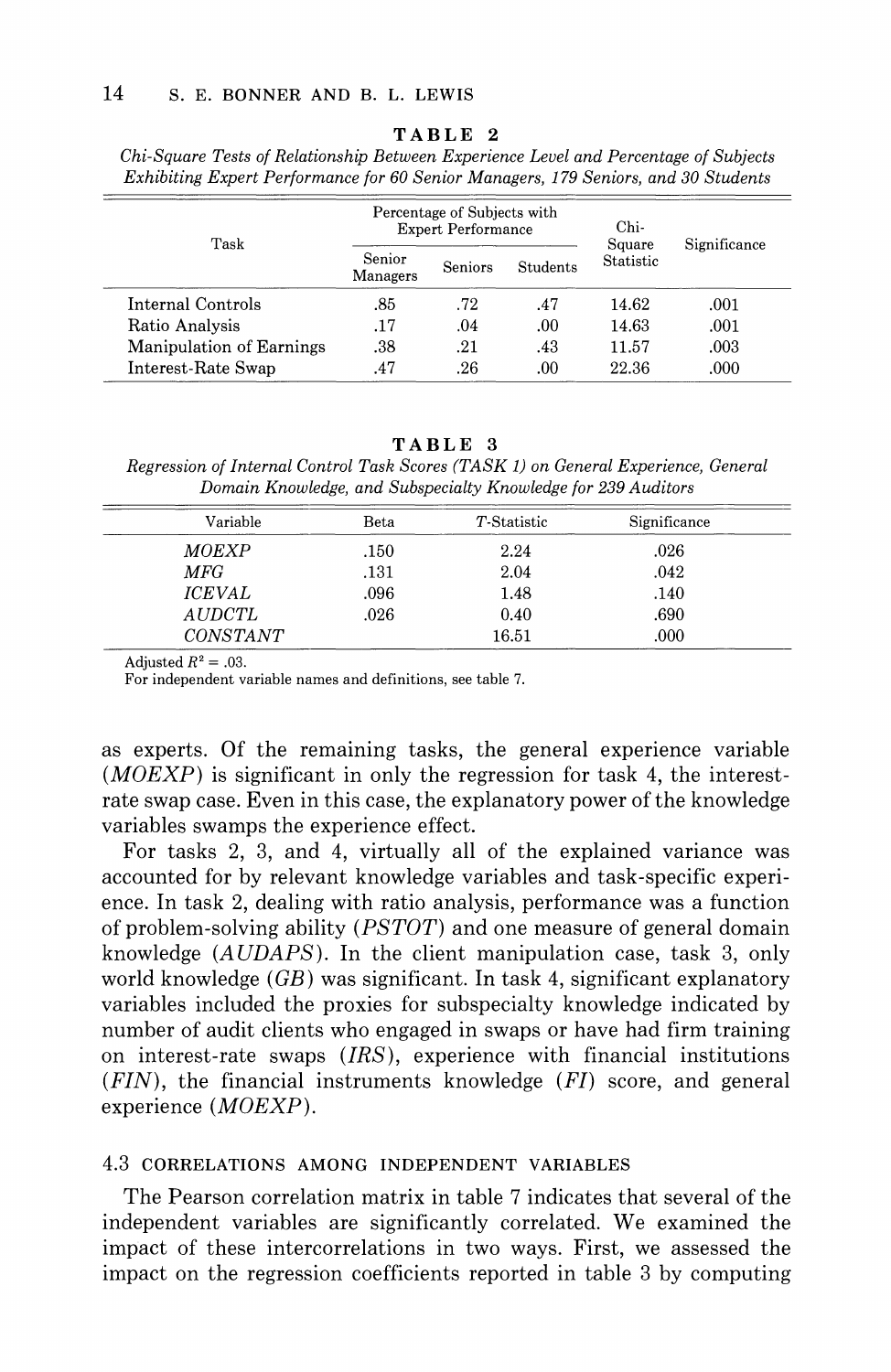#### **TABLE 4**

**Regression of Ratio Analysis Task Score (TASK 2) on General Experience, General Domain Knowledge, Subspecialty Knowledge, and Problem-Solving Ability for 239 Auditors** 

| Variable      | Beta | T Statistic | Significance |
|---------------|------|-------------|--------------|
| <b>PSTOT</b>  | .359 | 6.19        | .000         |
| <b>AUDAPS</b> | .321 | 5.70        | .000         |
| RAEVAL        | .121 | 2.11        | .036         |
| MFG           | .092 | 1.63        | .104         |
| <b>MOEXP</b>  | .003 | 0.04        | .965         |
| CONSTANT      |      | $-4.41$     | .000         |

Adjusted  $R^2 = .26$ .

**For independent variable names and definitions, see table 7.** 

| TABLE |  | -5 |
|-------|--|----|
|       |  |    |

**Regression of Manipulation of Earnings Task Score (TASK 3) on General Experience, World Knowledge, and Problem-Solving Ability for 239 Auditors** 

| Variable        | <b>Beta</b> | T-Statistic | Significance |  |
|-----------------|-------------|-------------|--------------|--|
| GB              | .468        | 7.86        | .000         |  |
| <b>PSTOT</b>    | .092        | 1.57        | .117         |  |
| <b>MANIP</b>    | .053        | 0.96        | .341         |  |
| <b>MOEXP</b>    | .054        | 0.90        | .369         |  |
| <b>CONSTANT</b> |             | $-1.34$     | .182         |  |

Adjusted  $R^2 = .26$ .

**For independent variable names and definitions, see table 7.** 

**the variance inflation factors (Neter, Wasserman, and Kutner [1985]).4 This analysis suggested that multicollinearity was not a problem. Second, we controlled for general experience by regressing task performance on knowledge and ability variables within each subgroup of participants. The results were virtually identical to the results of the full-sample regressions.** 

**Finally, we analyzed the student data in a similar fashion. The regressions reported in table 8 include only the knowledge and ability variables as well as the two self-evaluation variables since none of the students had public accounting experience. The results with students only partially support our hypotheses. One of the two general domain knowledge variables for internal control knowledge was significant for the internal control task; no measure of subspecialty knowledge was available. For the ratio task, most students performed very poorly, so that there were** 

**<sup>4</sup> The variance inflation factor (VIF) measures how much the variances of the estimated regression coefficients are inflated because of multicollinearity. For each of the four regressions, we ran separate regressions of each independent variable on all the remaining**  independent variables. For each of these separate regressions, the  $VIF$  is computed as  $(1 R^2$ <sup>-1</sup>. The VIF = 1.0 if there is no linear relationship among independent variables and is **unbounded in the presence of perfectly linear relationships. With our data, the largest VIF was 1.17, well below the criterion value of 10.0 suggested by Neter et al. [1985] for indicating severe multicollinearity.**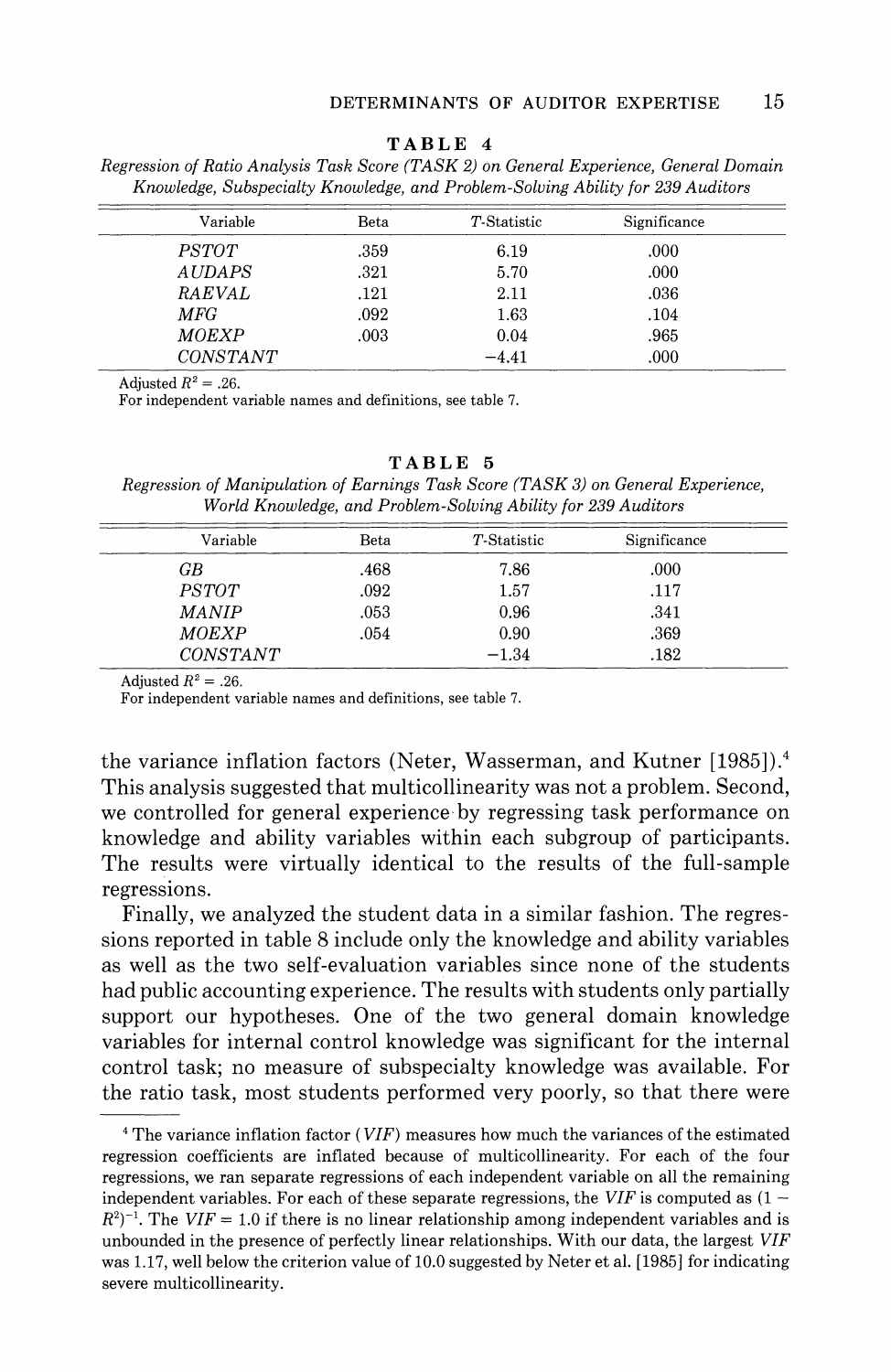| Variable        | Beta | T-Statistic | Significance |
|-----------------|------|-------------|--------------|
| <b>IRS</b>      | .508 | 9.71        | .000         |
| FI              | .218 | 4.25        | .000         |
| <b>MOEXP</b>    | .172 | 3.37        | .000         |
| FIN             | .108 | 2.07        | .040         |
| <i>CONSTANT</i> |      | $-2.34$     | .018         |

**TABLE 6 Regression of Interest-Rate Swap Task Score (TASK 4) on General Experience and Subspecialty Knowledge for 239 Auditors** 

Adjusted  $R^2 = .46$ .

**For independent variable names and definitions, see table 7.** 

**no significant variables; the variable closest to significance was problemsolving ability. The results of the third task are identical to those for auditors, with general business knowledge being the only significant variable. Finally, there were no significant variables for the interest-rate swap task, again because performance was very poor. This is reasonable since, for auditors, direct experience with swaps provides the best explanation of performance and none of the students had this experience.** 

### **5. Discussion**

**Most prior research of auditor expertise began by designating groups of experts and novices on the basis of general or task-specific experience; it then compared subject groups with respect to performance and/or cognitive dimensions such as knowledge content or knowledge organization. Although some studies have identified experience-related differences, on average, there were individuals identified as novices who performed like or had the knowledge of experts and vice versa. In this study, we departed from prior research in three ways. First, we identified experts and novices by their performance on four audit tasks. Second, we attempted to explain the level of performance by using more complete measures of task-specific experience and training and more direct measures of knowledge than those used in previous research. Third, we considered the effects of innate ability on performance.** 

**Our results show that more experienced auditors, on average, did better in the tasks and had more knowledge and ability; however, the general experience variable explained less than 10% of the variance in performance scores. Instead, most of the explanatory power was provided by variables which reflected task-specific training and experience and innate ability. Given the variety of factors posited by previous research to have an effect on auditor performance, the proportion of variance explained by a relatively small set of independent variables for three of the four tasks seems to be substantive. These results indicate that ability may be important for certain types of audit tasks, e.g., diagnostic tasks which involve forward and backward reasoning; this result has not been dem-**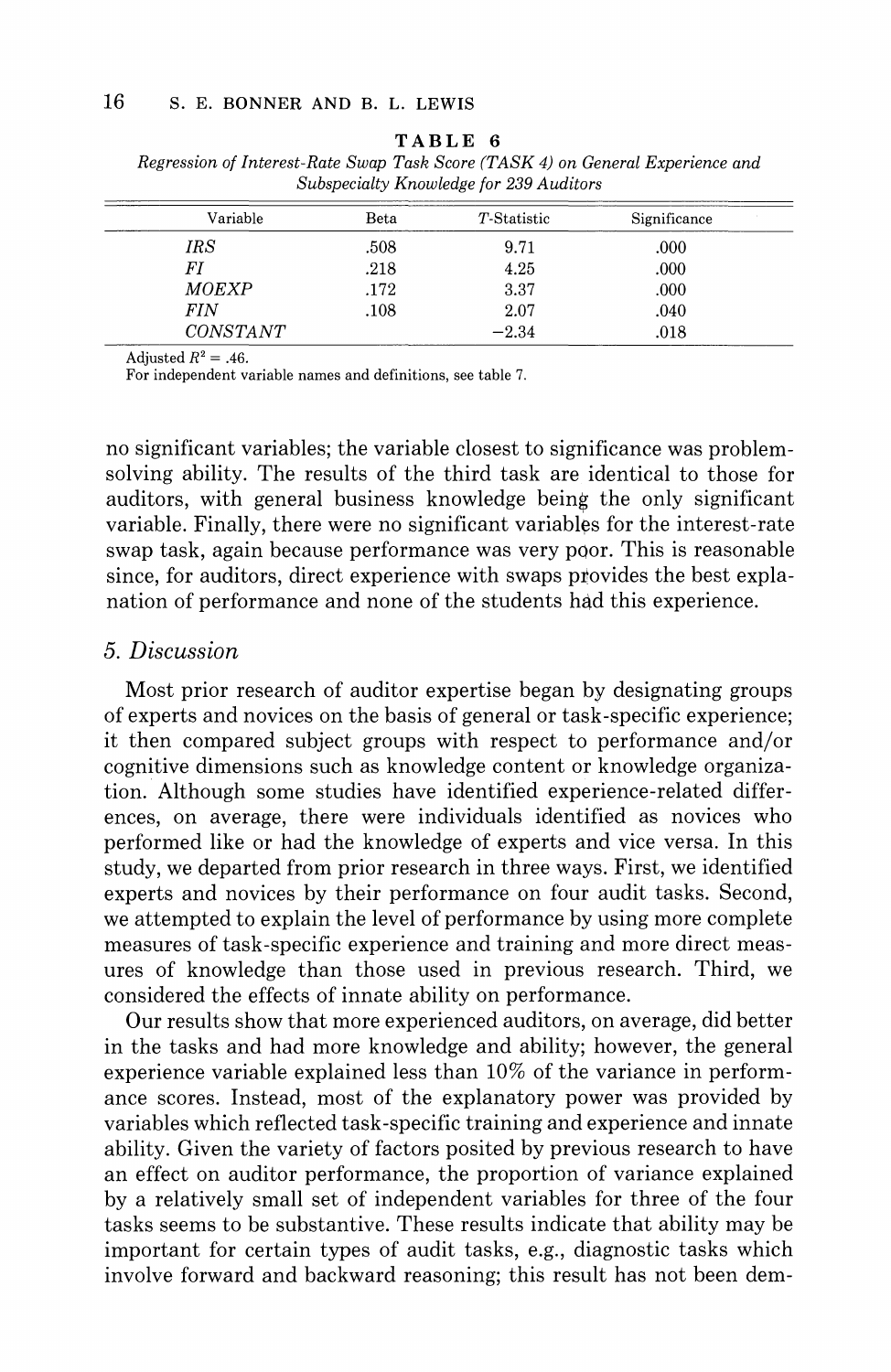|                                                           |                     | 145               | 147            | 105                                                               | $\overline{1}$   | <b>160</b> | 239              | .023                                                                                     | .065 | .027    | $\overline{5}$ | $-056$   | 049      | .148           | 005      | 243   | 600 |                                                                                                                                                                                                                                                                                                                                                                   |
|-----------------------------------------------------------|---------------------|-------------------|----------------|-------------------------------------------------------------------|------------------|------------|------------------|------------------------------------------------------------------------------------------|------|---------|----------------|----------|----------|----------------|----------|-------|-----|-------------------------------------------------------------------------------------------------------------------------------------------------------------------------------------------------------------------------------------------------------------------------------------------------------------------------------------------------------------------|
|                                                           | MANIP ICEVAL RAEVAL | 109               | 095            | .187                                                              | .028             | $-0.14$    | $\overline{113}$ | .012                                                                                     | .083 | .043    | 170            | $-072$   | $.072\,$ | .048           | $-126$   | 1.000 |     |                                                                                                                                                                                                                                                                                                                                                                   |
|                                                           |                     | 018               | $-044$         | .078                                                              | .059             | .122       | 038              | .045                                                                                     | 040  | .036    | .057           | $-0.002$ | $-074$   | $\overline{2}$ | .<br>00C |       |     |                                                                                                                                                                                                                                                                                                                                                                   |
|                                                           | <b>IRS</b>          | .129              | $-0.016$       | 059                                                               | 594              | .156       | .125             | $-.042$                                                                                  | 048  | .067    | 043            | 230      | 385      | 600            |          |       |     |                                                                                                                                                                                                                                                                                                                                                                   |
|                                                           | FIN                 | $-179$            | $-0.53$        | $-0.999$                                                          | 313              | .082       | $-007$           | 035                                                                                      | 078  | 018     | $-.052$        | $-429$   | 1.000    |                |          |       |     |                                                                                                                                                                                                                                                                                                                                                                   |
|                                                           | <b>MFC</b>          | .124              | 068            | $-0.48$                                                           | $-0.220$         | $-161$     | $-0.29$          | $-.002$                                                                                  | .055 | $-0.96$ | $-0.51$        | 800      |          |                |          |       |     |                                                                                                                                                                                                                                                                                                                                                                   |
|                                                           |                     | $\frac{143}{5}$   | 105            | .230                                                              | 263              | .296       | 321              | $-105$                                                                                   | 019  | .247    | 000            |          |          |                |          |       |     |                                                                                                                                                                                                                                                                                                                                                                   |
|                                                           | PSTOT MOEXP         | $-0.48$           | 377            | .214                                                              | .167             | .218       | 229              | 606                                                                                      | 070  | 600     |                |          |          |                |          |       |     |                                                                                                                                                                                                                                                                                                                                                                   |
| Correlation Matrix of Dependent and Independent Variables |                     | 080               | 359            | .088                                                              | .043             | $-51$      | <b>188</b>       | 115                                                                                      | 800  |         |                |          |          |                |          |       |     | Percentage of time spent on financial institution clients<br>Percentage of time spent on manufacturing clients<br>Self-rated ability at internal control evaluation<br>Experience/training on client manipulations<br>Experience/training on interest-rate swaps<br>Self-rated ability at ratio analysis<br>Months of audit experience<br>Problem-solving ability |
|                                                           | AUDCTL AUDAPS       | .042              | 040            | .034                                                              | $\overline{.06}$ | .002       | 099              | ă.                                                                                       |      |         |                |          |          |                |          |       |     | $\mathbf{I}$<br>$\mathbf{I}$<br>$\mathbf{I}$<br>$\mathbf I$<br>$\mathsf{II}$<br>$\mathbf{I}$<br>$\mathsf{I}$<br>$\mathbf{I}$                                                                                                                                                                                                                                      |
|                                                           | $G$ B               | $\overline{113}$  | $\overline{5}$ | 509                                                               | 318              | 326        | 100              |                                                                                          |      |         |                |          |          |                |          |       |     | RAEVAL<br>MOEXP<br>ICEVAL<br>MANIP<br>PSTOT<br>MFG<br>FIN<br><b>IRS</b>                                                                                                                                                                                                                                                                                           |
|                                                           | FI                  | $600$ .           | $\Xi$          | .194                                                              | 366              | 000.1      |                  |                                                                                          |      |         |                |          |          |                |          |       |     |                                                                                                                                                                                                                                                                                                                                                                   |
|                                                           | TASK4               | $\overline{8}$    | .147           | .084                                                              | 800              |            |                  |                                                                                          |      |         |                |          |          |                |          |       |     |                                                                                                                                                                                                                                                                                                                                                                   |
|                                                           | TASK3               | LL0.              | .108           | 0001                                                              |                  |            |                  |                                                                                          |      |         |                |          |          |                |          |       |     |                                                                                                                                                                                                                                                                                                                                                                   |
|                                                           | TASK 1 TASK 2       | $.031$<br>$.1000$ |                |                                                                   |                  |            |                  |                                                                                          |      |         |                |          |          |                |          |       |     | Audit knowledge—analytical<br>rols                                                                                                                                                                                                                                                                                                                                |
|                                                           |                     | 1.000             |                |                                                                   |                  |            |                  |                                                                                          |      |         |                |          |          |                |          |       |     | = Ratio analysis<br>= Manipulation of earnings<br>= Interest-rate swap<br>= General business knowledge<br>= General business knowledge<br>= Audit knowledge—controls<br>Internal cont<br>$\overline{\mathbf{u}}$<br>$\mathbf{I}$<br>$\mathbf{I}$<br>$\mathbf{I}$<br>$\mathbf{I}$<br>$\mathbf{I}$<br>$\mathbf{I}$<br>$\mathbf l$                                   |
|                                                           |                     | TASK 1            |                | $\begin{array}{lcl} TASK\,2\\ TASK\,3\\ TASK\,4\\ RI \end{array}$ |                  |            | GB               | AUDCTL<br>AUDAPS<br>PSTOT<br>PSTOT<br>MANTP<br>MANTP<br>MANTP<br>MANTP<br>MANTP<br>MANTP |      |         |                |          |          |                |          |       |     | <b>IUDAPS</b><br>AUDCTL<br>$\begin{array}{l} TASK\,I\\ TASK\,2\\ TASK\,3\\ TASK\,3\\ TASK\,4\\ FI \end{array}$                                                                                                                                                                                                                                                    |

**DETERMINANTS OF AUDITOR EXPERTISE 17**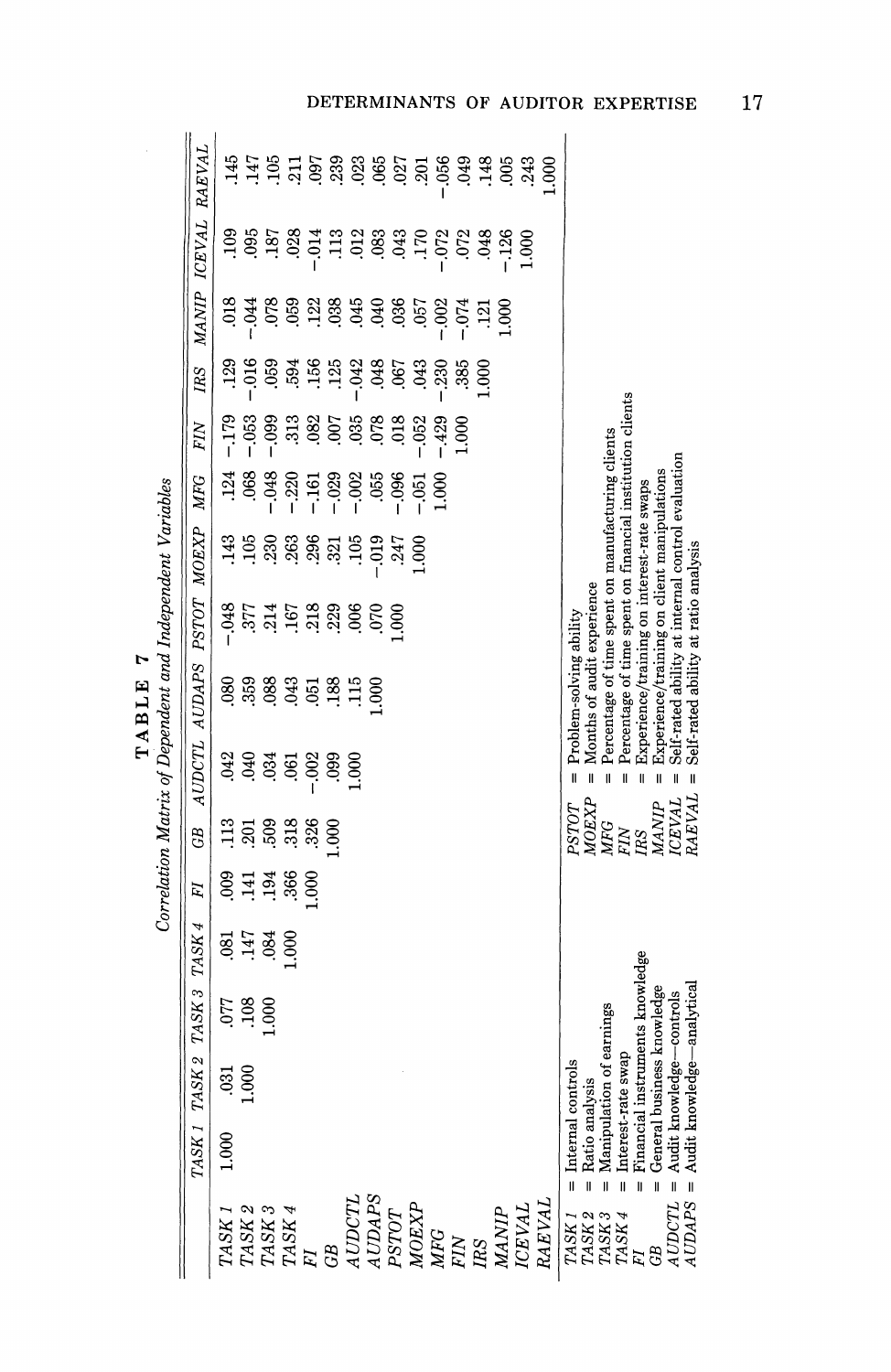|                | Students*         |                   |                   |                   |  |  |  |  |  |  |  |  |
|----------------|-------------------|-------------------|-------------------|-------------------|--|--|--|--|--|--|--|--|
| Variable       | TASK <sub>1</sub> | TASK <sub>2</sub> | TASK <sub>3</sub> | TASK <sub>4</sub> |  |  |  |  |  |  |  |  |
| AUDCTL         | .181              |                   |                   |                   |  |  |  |  |  |  |  |  |
| <b>ICEVAL</b>  | .049              |                   |                   |                   |  |  |  |  |  |  |  |  |
| <i>AUDAPS</i>  |                   | .604              |                   |                   |  |  |  |  |  |  |  |  |
| RAEVAL         |                   | .751              |                   |                   |  |  |  |  |  |  |  |  |
| <b>PSTOT</b>   |                   | .156              | .526              |                   |  |  |  |  |  |  |  |  |
| GB             |                   |                   | .003              |                   |  |  |  |  |  |  |  |  |
| FI             |                   |                   |                   | .833              |  |  |  |  |  |  |  |  |
| Adjusted $R^2$ | .10               | .04               | .24               | $-.03$            |  |  |  |  |  |  |  |  |

**TABLE 8 Regressions of Task Performance on Knowledge and Ability Variables for 30 Auditing** 

**\* Numbers in this table represent significance levels for variables in four regressions of task performance on knowledge and ability variables.** 

**onstrated previously. Further, very specific measures of knowledge or task-specific experience and training often provided the best explanations of expertise; for example, the best explanation of variation in performance in the interest-rate swap task was having clients who engaged in these swaps. Our results reflect the importance of task analysis which leads to the choice of multiple measures of task-specific experience and/ or knowledge.** 

**One of the limitations in this research is our use of many different types of task-specific experience and knowledge variables (such as scores on tests, factual questions about experience, and feelings of competence) that probably captured knowledge content to varying extents. Better task-specific experience and/or knowledge measures clearly could be developed. Problems with these measures could explain the lack of certain hypothesized effects. Second, our design did not allow us to capture fully the causal links among experience, ability, knowledge, and performance. Third, we examined only the effects of ability and knowledge content on performance; performance is probably affected by knowledge organization, strategies, motivation, effort, etc.** 

**A final question raised by this paper relates to delineation of experts and novices in future studies of expert auditor judgment. The delineation will depend in part on the research question being addressed and the type of task being studied. If the research question relates to performance differences, then expertise should be measured by knowledge and ability variables. Whether innate ability should be included will depend on the characteristics of the task, as discussed above. If the research question relates to cognitive differences such as differences in strategies, expertise should be measured by performance. We believe that, at a minimum, future research must delineate expertise on the basis of very specific training, experience, and ability variables or proxies for those variables in the form of knowledge or aptitude test scores. For example, SAT**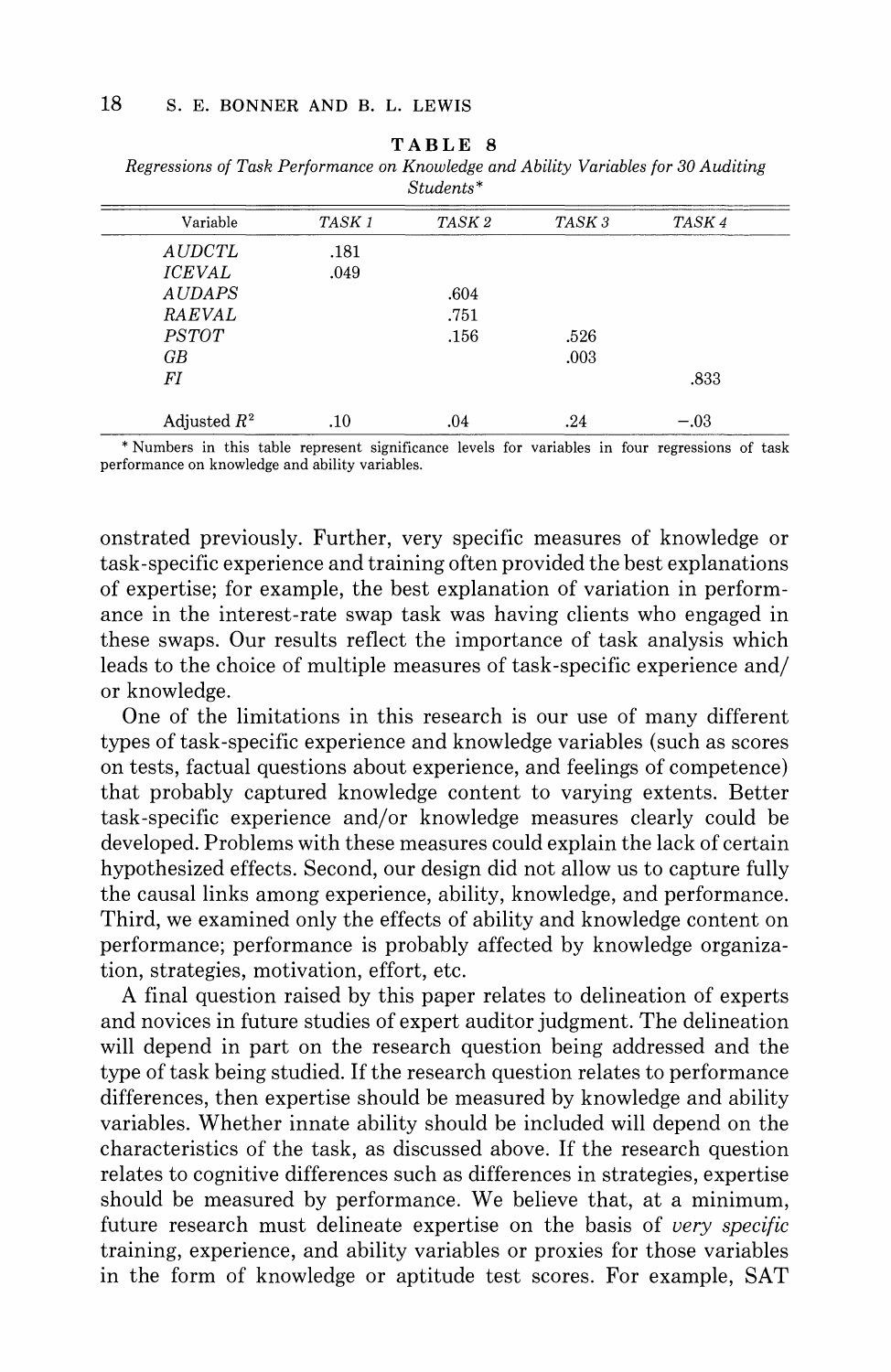**scores could proxy for certain types of abilities and CPA examination scores could proxy for certain types of general domain knowledge. Further, it would not be difficult to employ the sorts of knowledge tests we used in a given project; our project included four tasks and the knowledge tests for all those tasks. A project addressing a single audit task would not be heavily burdened by the addition of a knowledge test.** 

#### **REFERENCES**

- **ASHTON, A. H. "An Empirical Analysis of Expertise, Experience, and Error Frequency Knowledge in Auditing." Working paper, Duke University, 1989.**
- **, AND P. R. BROWN. "Descriptive Modeling of Auditors' Internal Control Judgments: Replication and Extension." Journal of Accounting Research (Spring 1980): 269-77.**
- **BEDARD, J., AND S. BIGGS. "Processes of Pattern Recognition and Hypothesis Generation in Analytical Review." Working paper, University of Connecticut, 1989.**
- **BONNER, S. E. "Experience Effects in Auditing: The Role of Task-Specific Knowledge." The Accounting Review (January 1990): 72-92.**
- **BUTT, J. L. "Frequency Judgments in an Auditing-Related Task." Journal of Accounting Research (Autumn 1988): 315-30.**
- **CARMICHAEL, D. R., AND J. J. WILLINGHAM. Auditing Concepts and Methods. New York: McGraw-Hill, 1989.**
- **CECI, S. J., AND J. K. LIKER. "A Day at the Races: A Study of IQ, Expertise, and Cognitive Complexity." Journal of Experimental Psychology: General (July 1986): 255-66.**
- **CHARNESS, N. "Components of Skill in Bridge." Canadian Journal of Psychology (March 1979): 1-16.**
- **CHASE, W. G., AND H. A. SIMON. "The Mind's Eye in Chess." In Visual Information Processing, edited by W. G. Chase. New York: Academic Press, 1973.**
- **CHI, M. T. H., R. GLASER, AND E. REES. "Expertise in Problem Solving." In Advances in the Psychology of Human Intelligence, vol. 1, edited by R. J. Steinberg. Hillsdale, N.J.: Lawrence Erlbaum Associates, 1982.**
- **CLANCEY, W. J. "Methodology for Building an Intelligent Tutoring System." In Method and Tactics in Cognitive Science, edited by W. Kintsch, J. R. Miller, and P. G. Polson. Hillsdale, N.J.: Lawrence Erlbaum Associates, 1984.**
- **COAKLEY, J. R., AND J. K. LOEBBECKE. "The Expectation of Accounting Errors in Medium-Sized Manufacturing Firms." Advances in Accounting (1985): 199-245.**
- **DAVIS, J. S., AND I. SOLOMON. "Experience, Expertise and Expert-Performance Research in Public Accounting." Journal of Accounting Literature (Fall 1989): 150-64.**
- **EINHORN, H. J. "Expert Judgment: Some Necessary Conditions and an Example." Journal of Applied Psychology (October 1974): 562-71.**
- **ENGLE, R. W., AND L. BUKSTEL. "Memory Processes Among Bridge Players of Differing Expertise." American Journal of Psychology (December 1978): 673-89.**
- **FREDERICK, D. M. "Auditors' Representation and Retrieval of Internal Control Knowledge." Working paper, University of Colorado at Boulder, 1989.**

**, AND R. LIBBY. "Expertise and Auditors' Judgments of Conjunctive Events." Journal of Accounting Research (Autumn 1986): 270-90.** 

- **Guy, D. M., AND C. W. ALDERMAN. Auditing. New York: Harcourt Brace Jovanovich, 1987.**
- **HALL, W. D. "What Does It Take to Be an Auditor? Journal of Accountancy (January 1988): 72-80.**
- **HAMILTON, R. E., AND W. F. WRIGHT. "Internal Control Judgments and Effects of Experience: Replications and Extensions." Journal of Accounting Research (Autumn 1982, pt. II): 756-65.**
- **HUNTER, J. F. "Cognitive Ability, Cognitive Aptitude, Job Knowledge, and Job Performance." Journal of Vocational Behavior (December 1986): 340-62.**